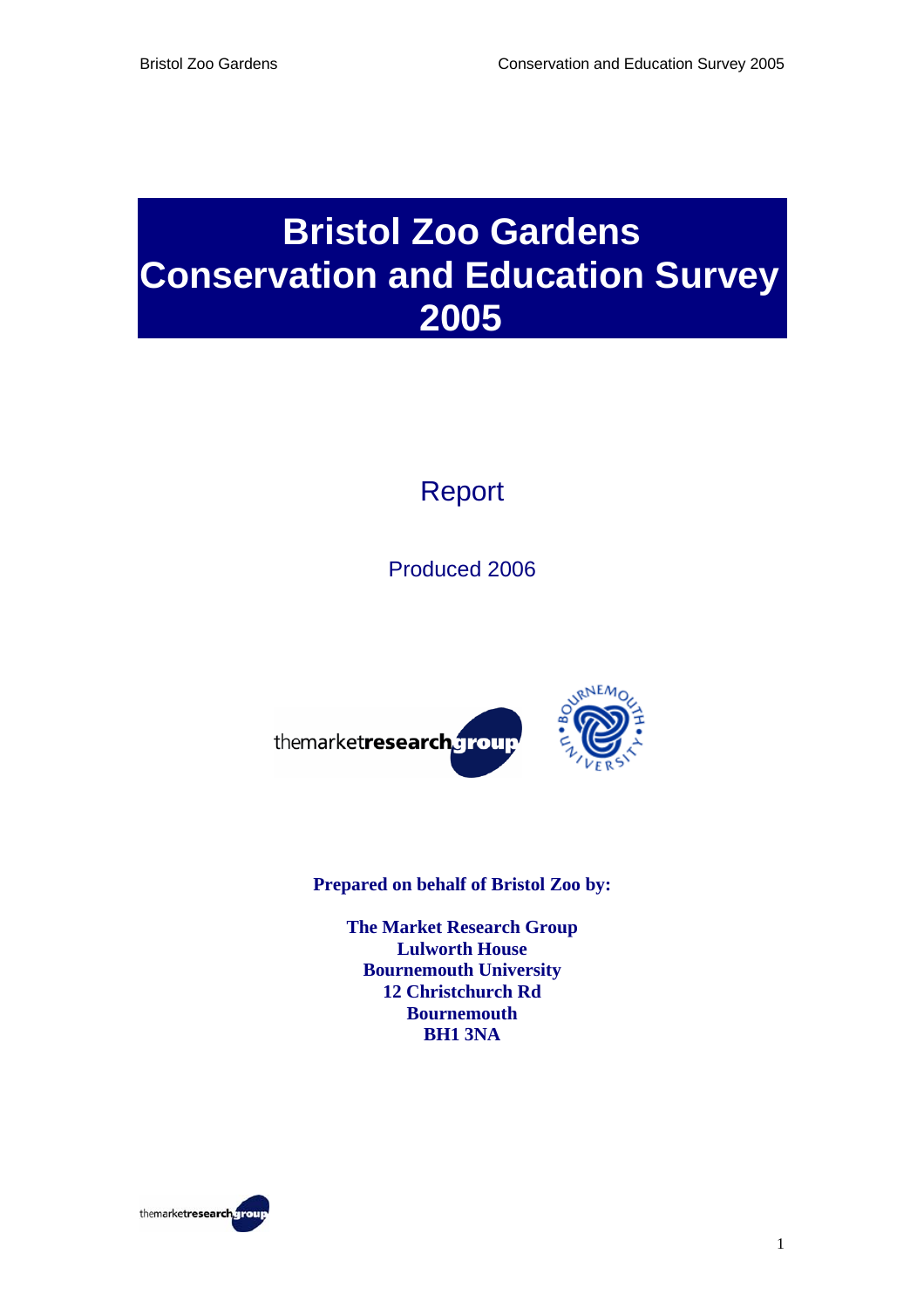## **Executive Summary**

- The most popular education sessions were Rainforests (13%), Minibeasts (12%) and Conservation (11%).
- Xanthe had the highest level of returned surveys (25%) closely followed by Debbie (21%) and Dave (21%).
- The majority of respondents had heard about the Conservation Education Centre through either previous experience/visits (52%) information direct from the Zoo itself (17%), or recommendations from others (14%).
- The hands-on element of the sessions appeared to be a by far the most recurrent response in regards to the best part of the session (63%), followed by the use of the camera/Videos (10%).
- The most frequent suggestions as to how the sessions could be improved were; increase the number of animals/ more hands on (28%), more direct and/or detailed content (17%) and nothing (13%).
- The vast majority of respondents felt that it was very likely that they would return for another session after their experience in the previous educational session (90%). The majority of respondents, (66%), felt that they would only bring a group to the Zoo if they could book future sessions for them.
- The majority of respondents felt that the session met the National Curriculum requirements for Science (66%), Geography (19%) and English (16%).
- The most frequently observed response suggested that respondents generally considered the session content as excellent (38%). The mean rating for session content was 8.9 out of a possible 10.
- The average rating for the presentation was 9.1 out of a possible 10. A substantial proportion of respondents felt that the presentation was excellent (48%).
- Generally respondents felt that the length of the session was about right (85%), with the vast majority also feeling that the level of the presentation was about right (98%).
- The majority of respondents felt that Bristol Zoo was doing very well in achieving their mission through conservation work within the Zoo (56%) and conservation education (60%).
- A sizable proportion of respondents were studying either for Key Stage 1 (30%) or Key Stage 3 (30%). Fewer Key Stage 4 groups visited than any other (3%).
- The majority of respondents had come from primary schools (54%), a higher proportion of responses in October than any other month (19%).

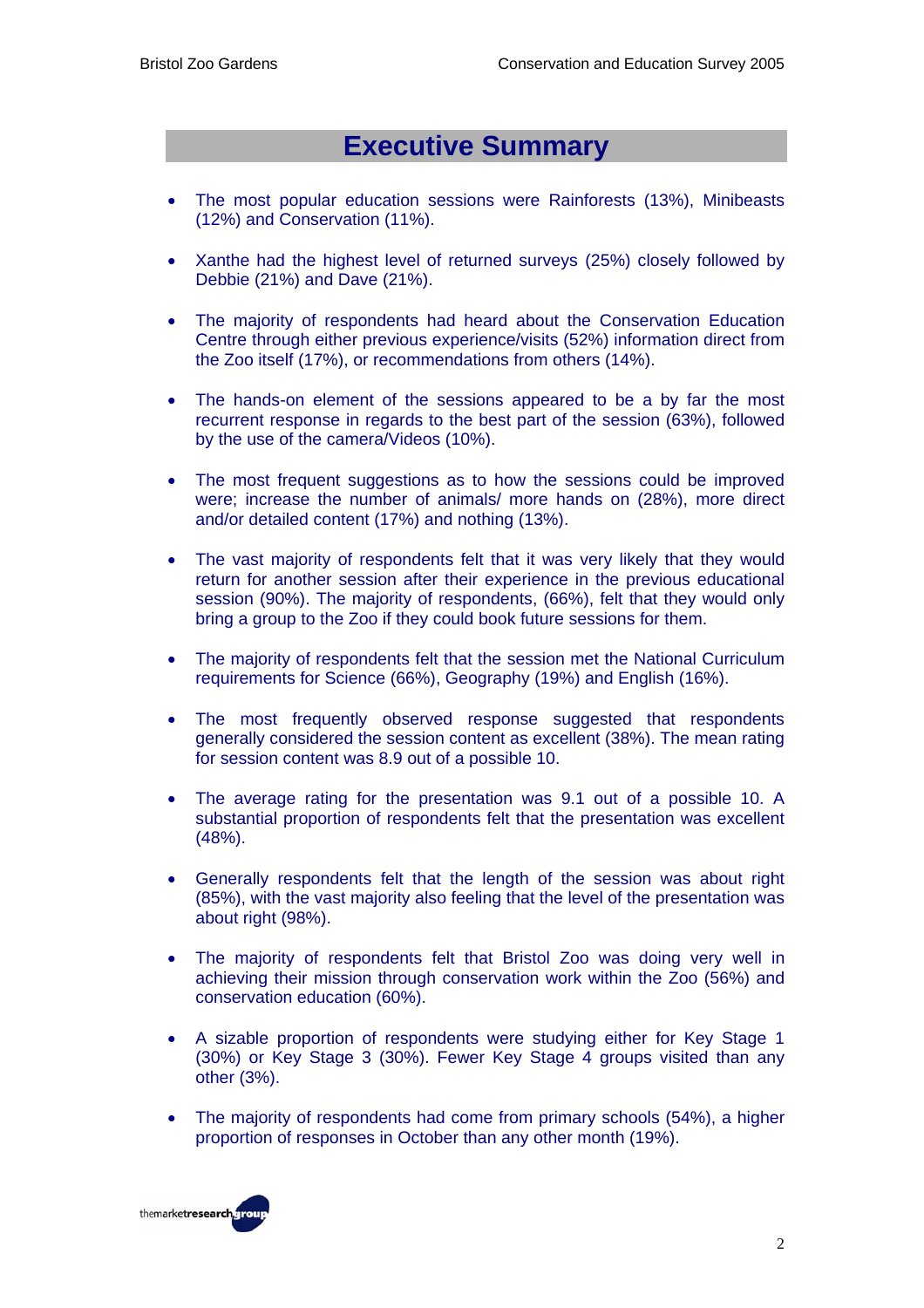#### **Cross Tabulations by Staff Member**

- 100% of respondents whose education session was taken by Simon felt they were very likely to return for another session, similarly 97% of respondents whose session was taken by Xanthe and 92% whose session was taken by Dave felt they were very likely to book another session again.
- Xanthe had the highest instance of visitors who would only bring a group to the Zoo if they could book a session (75%), the majority of respondents regardless of who took their session would only bring a group if they could book a session for them.
- The majority of Claudys' (57%) and Xanthes' (53%) groups felt that their session helped meet the national curriculum requirements for science. Simon received the highest amount of responses for satisfying the national curriculum requirement for geography.
- The majority of Simons' groups gave the session content an excellent rating (60%). The most frequent response for all staff members was an excellent rating.
- The majority of Simons' groups (80%), Andys' groups (60%) and Claudys' groups (55%), deemed the presentation as excellent, this was also the most frequent response for all other staff members.
- The majority of respondents for all members of staff felt that the length and level of the session was about right.

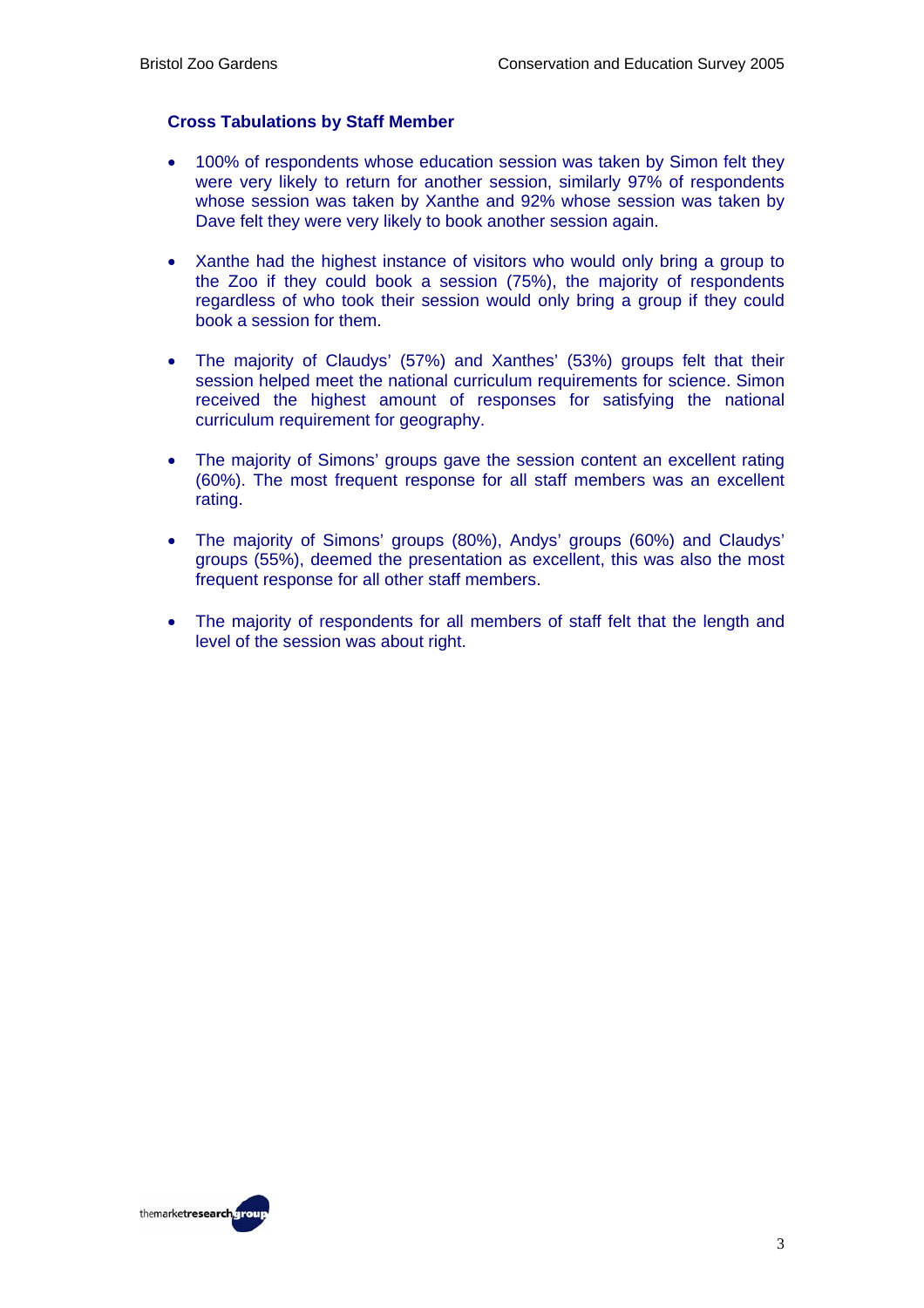**Page** 

# **Contents**

|                                                | 5  |
|------------------------------------------------|----|
| <b>1: Conservation Education Centre Survey</b> |    |
| 1.1: Education Session                         | 5  |
| 1.2: Information Sources                       | 8  |
| 1.3: Experience                                | 9  |
| 1.4: Future Sessions                           | 11 |
| 1.5: National Curriculum Requirements          | 13 |
| 1.6: Satisfaction                              | 15 |
| 1.7: Length and Level of Session               | 17 |
| 1.8: Conservation                              | 19 |
| 1.9: Visitor Demographics                      | 20 |
|                                                | 23 |
| 3: Cross-Tabulation by Member of Staff         |    |
| 2.1: Education Session                         | 23 |
| 2.2: Future Sessions                           | 25 |
| 2.3: National Curriculum Requirements          | 28 |
| 2.4: Satisfaction                              | 29 |
| 2.5: Length and Level of Session               | 31 |
| 2.6: Conservation                              | 33 |
| 2.7: Visitor Demographics                      | 36 |

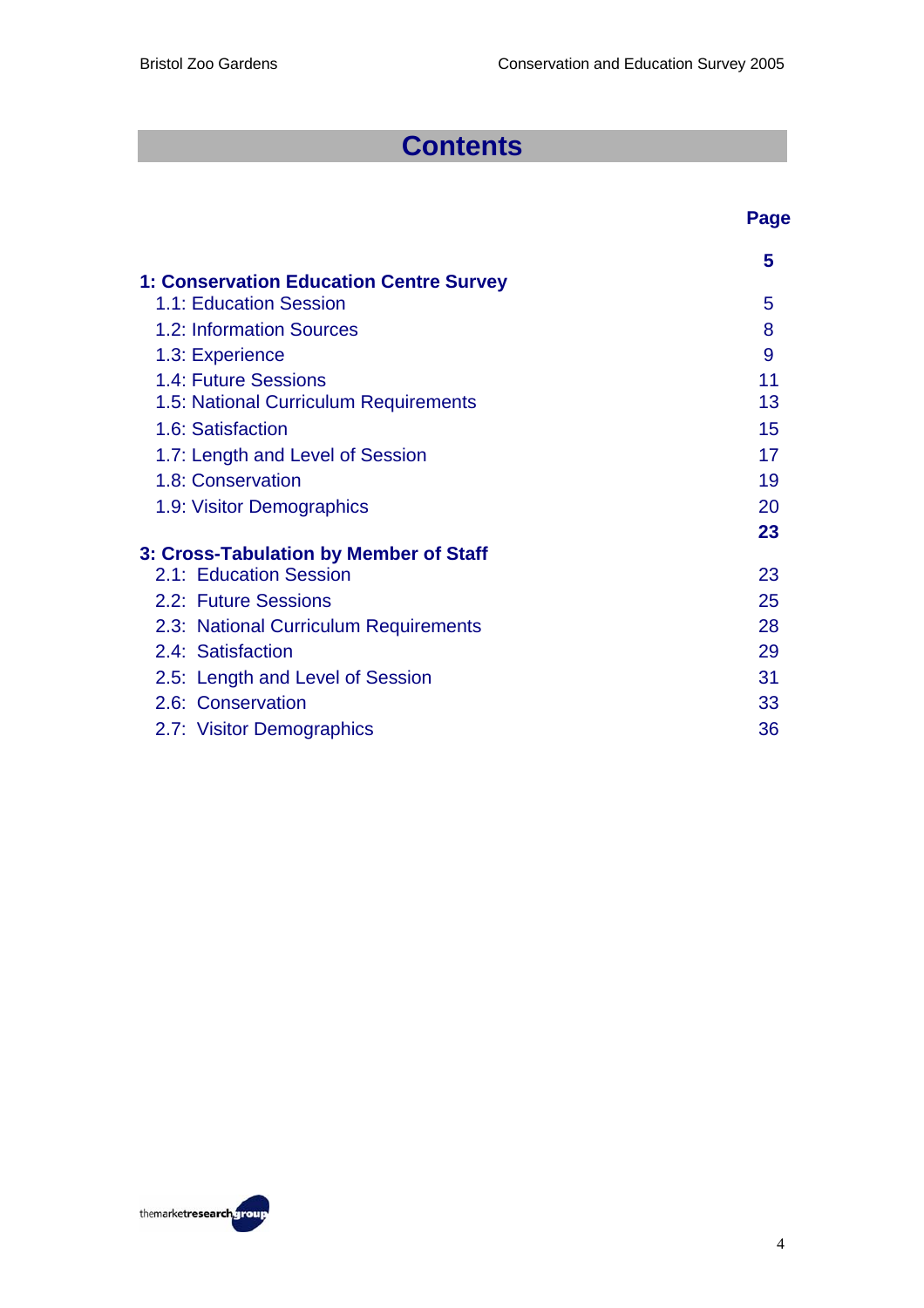#### **1.1. Education Session**

The most popular education sessions attended by respondents were Rainforests (13%), Minibeasts (12%) and Conservation (11%). Adaptation and the Role of Zoos also appeared popular education sessions being attended by 8% of respondents respectively. *[Tab.1, Fig.1.]* 

| Table 1: Education Session/ Talk & Walk |                |       |
|-----------------------------------------|----------------|-------|
| <b>Percent</b><br><b>Frequency</b>      |                |       |
|                                         |                | (%)   |
| <b>Adaptation</b>                       | 10             | 7.9   |
| <b>Africa</b>                           | 3              | 2.4   |
| <b>Animal care</b>                      | $\overline{2}$ | 1.6   |
| Art                                     | 3              | 2.4   |
| <b>Classification</b>                   | 5              | 3.9   |
| <b>Colour and Pattern</b>               | $\overline{2}$ | 1.6   |
| <b>Conservation</b>                     | 14             | 11.0  |
| <b>Customer care</b>                    | 4              | 3.1   |
| <b>Discovery</b>                        | 5              | 3.9   |
| <b>Food and Feeding</b>                 | 5              | 3.9   |
| <b>Growth and development</b>           | $\overline{2}$ | 1.6   |
| <b>Hot and Cold</b>                     | 4              | 3.1   |
| <b>Minibeasts</b>                       | 15             | 11.8  |
| <b>Polar</b>                            | 4              | 3.1   |
| <b>Rainforest</b>                       | 16             | 12.6  |
| <b>Role of Zoos</b>                     | 10             | 7.9   |
| <b>Snowbound</b>                        | $\overline{2}$ | 1.6   |
| <b>Variety</b>                          | $\overline{2}$ | 1.6   |
| <b>Other</b>                            | 19             | 14.9  |
| <b>Total</b>                            | 127            | 100.0 |

#### **Other Education Sessions attended (Question 1, Verbatim):**

- Animal interaction
- Animal learning
- Animal welfare
- Behaviour
- Behaviour study feedback
- Bugs and reptiles
- Customer care and marketing
- Enclosure design and environment
- Endangered species
- **Habitats**
- Hands-on
- **Marketing**
- Marketing and customer care
- **Movement**
- Mix of 5
- Nocturnal animals
- Observable animal communication
- **Senses**
- Skeletons

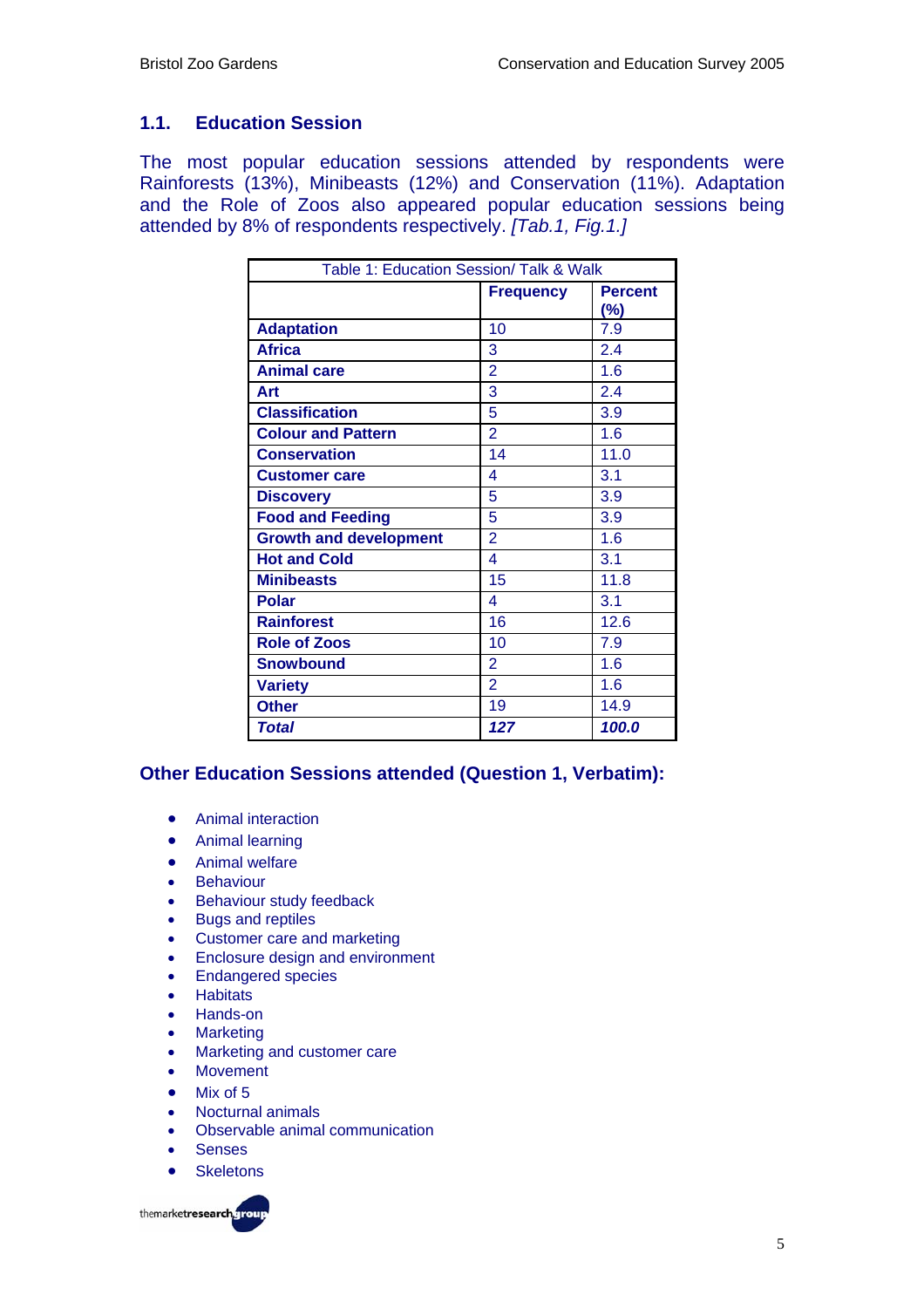

#### **Figure 1: Education session/ Talk & Walk attended**

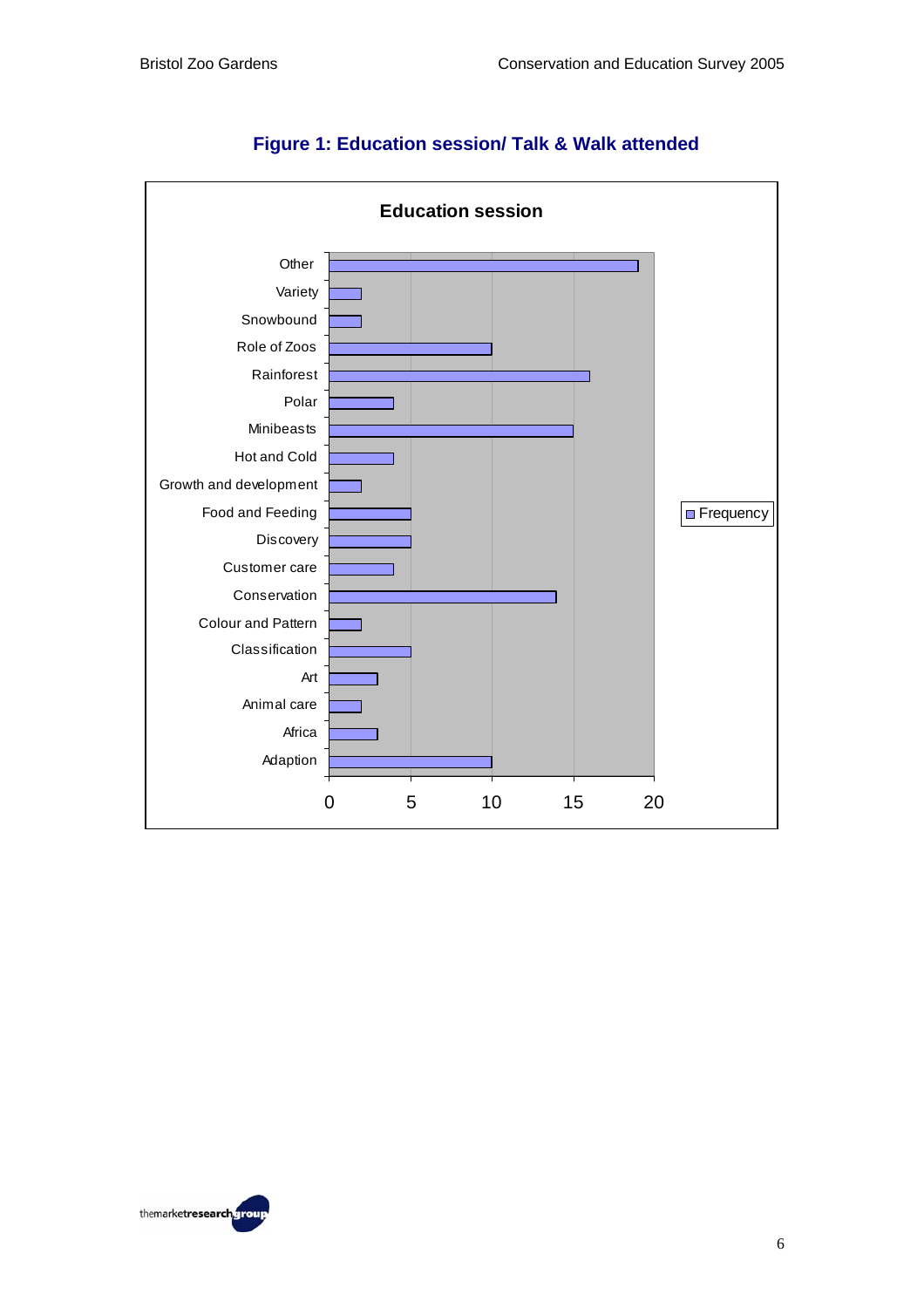Xanthe had the highest level of returned surveys (25%) closely followed by Debbie (21%) and Dave (21%), Simon took the least sessions (4%). *[Tab. 2, Fig. 2]*

| Table 2: Who took the session? |                                           |      |
|--------------------------------|-------------------------------------------|------|
|                                | <b>Frequency</b><br><b>Percent</b><br>(%) |      |
| <b>Xanthe</b>                  | 32                                        | 25.2 |
| <b>Debbie</b>                  | 27                                        | 21.3 |
| <b>Dave</b>                    | 26                                        | 20.5 |
| <b>Claudy</b>                  | 22                                        | 17.3 |
| <b>Andy</b>                    | 15                                        | 11.8 |
| <b>Simon</b>                   | 5                                         | 3.9  |
| <b>Total</b>                   | 127                                       | 100  |

## **Figure 2: Who took the session?**



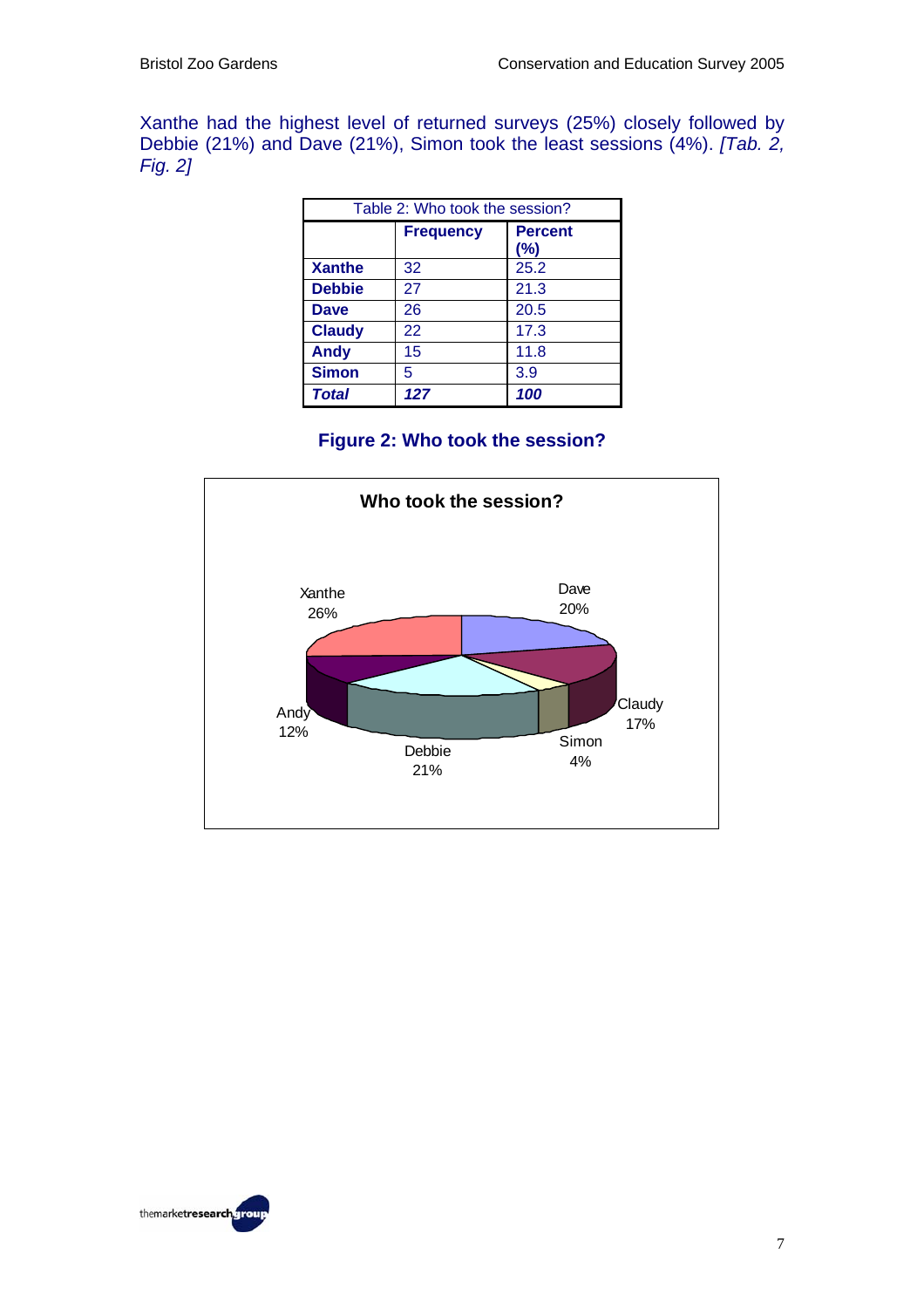#### **1.2. Information Sources**

The majority of respondents had heard about the Conservation Education Centre through previous experience/visits (52%), other popular methods included information direct from the Zoo itself, including leaflets and promotional material (17%) and recommendations from others, including other schools, parents and colleagues (14%). *[Tab.3, Fig.3]* 

| Table 3: How did you hear about the Conservation<br><b>Education Centre</b> |     |       |  |
|-----------------------------------------------------------------------------|-----|-------|--|
| <b>Percent</b><br><b>Frequency</b><br>(%)                                   |     |       |  |
| <b>Previous Visits</b>                                                      | 66  | 52.0  |  |
| <b>Website</b>                                                              | 11  | 8.7   |  |
| Recommended                                                                 | 18  | 14.2  |  |
| Info direct form Zoo                                                        | 22  | 17.3  |  |
| <b>Other</b>                                                                | 10  | 7.9   |  |
| Total                                                                       | 127 | 100.0 |  |

#### **Figure 3: Information Sources**



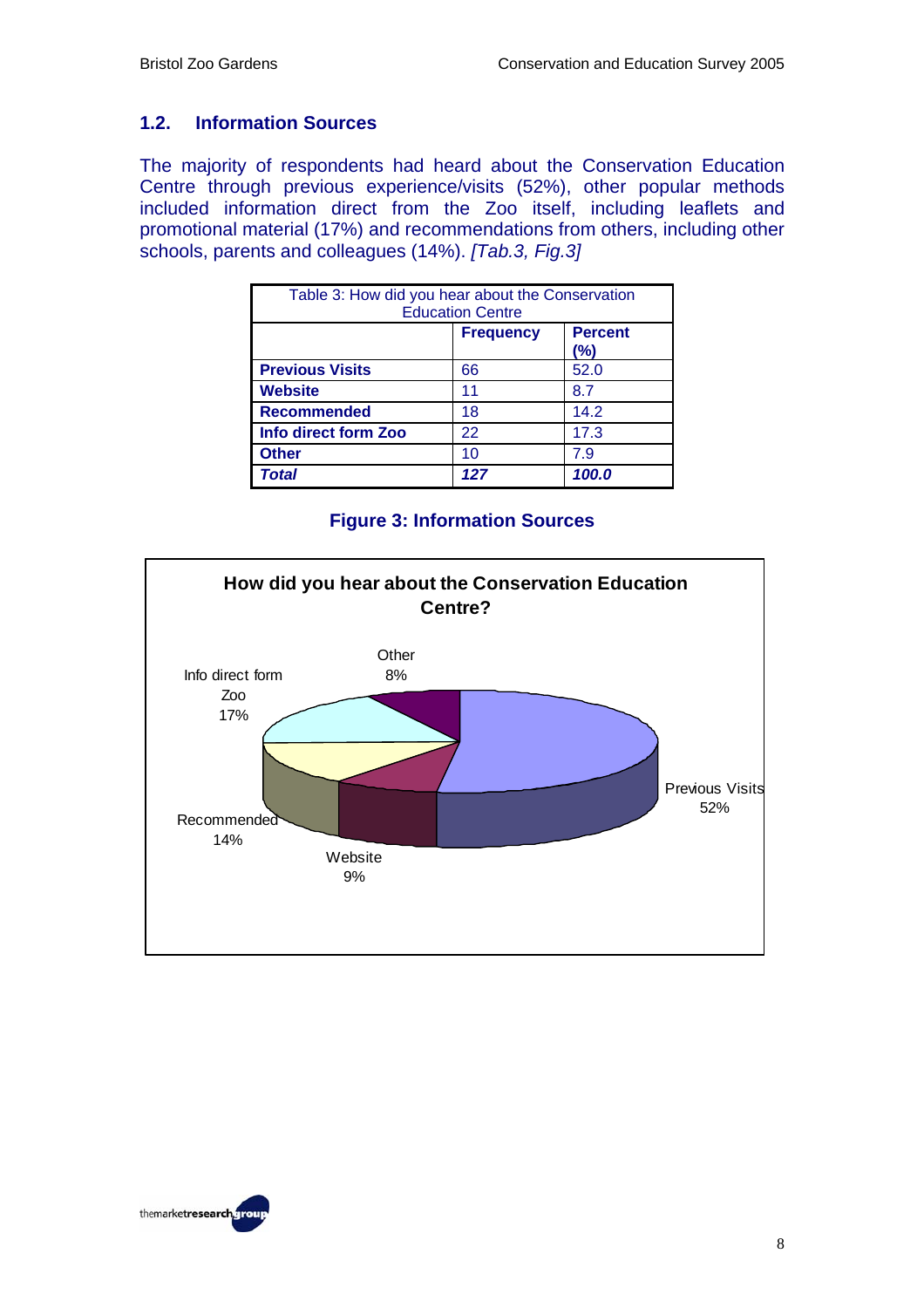#### **1.3. Experience**

**Best Aspects:** The majority of respondents felt that the hand-on experience of touching the animals and artefacts were the best aspects of the session (63%). Other frequent responses included the use of the camera, video and microscope (10%) and generally all aspects of the session (9%). *[Tab.4, Fig.4.]* 

| Table 4: What was the best part of the session? |     |      |  |
|-------------------------------------------------|-----|------|--|
| <b>Percent</b><br><b>Frequency</b><br>(%)       |     |      |  |
| <b>Hand-on Experience</b>                       | 90  | 62.5 |  |
| <b>Content</b>                                  | 12  | 8.3  |  |
| <b>Presentation</b>                             | 11  | 7.6  |  |
| <b>Camera/ Video</b>                            | 14  | 9.7  |  |
| All of it                                       | 13  | 9.0  |  |
| <b>Other</b>                                    | 4   | 2.8  |  |
| Total                                           | 144 | 10   |  |

#### **Figure 4: Best Aspects**



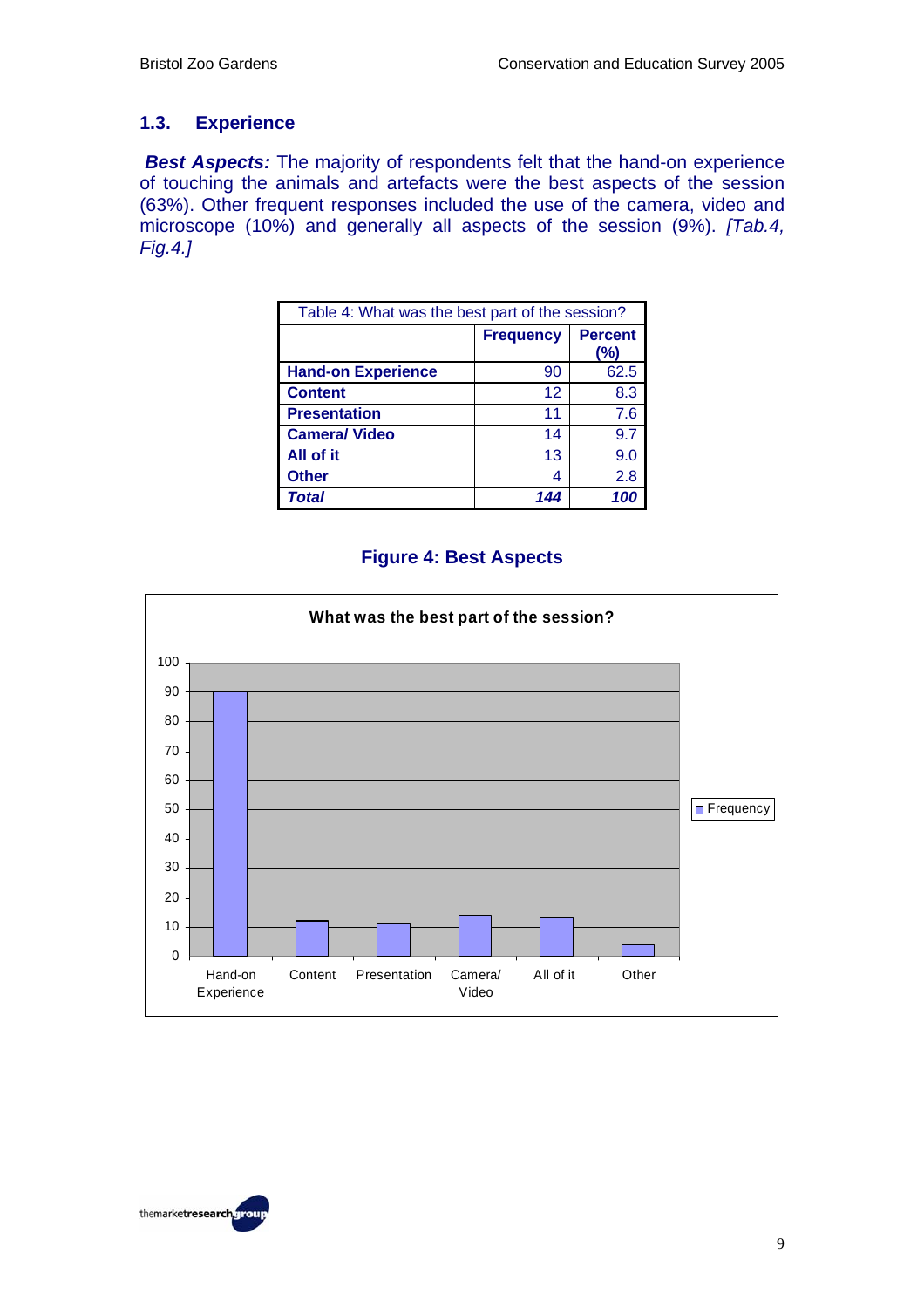**Improvements:** The most frequent response for possible improvements was to increase the amount of hand-on activities and animals (28%), closely followed by more direct/detailed content (17%). 13% of respondents felt that nothing needed improving. *[Tab.5, Fig.5.]* 

| Table 5: What Could we do to improve the session? |                  |                       |
|---------------------------------------------------|------------------|-----------------------|
|                                                   | <b>Frequency</b> | <b>Percent</b><br>(%) |
| <b>More Animals/ Hand-on</b>                      | 21               | 28.0                  |
| More directed/ detailed content                   | 13               | 17.3                  |
| <b>Nothing</b>                                    | 10               | 13.3                  |
| Follow-up work pack                               | 6                | 8.0                   |
| <b>Different Medium for information</b>           | 6                | 8.0                   |
| <b>Shorter</b>                                    | 6                | 8.0                   |
| Longer                                            | 5                | 6.7                   |
| <b>Greater Sensitivity</b>                        | 2                | 2.7                   |
| <b>Q &amp; A Session</b>                          | 2                | 2.7                   |
| <b>Other</b>                                      | 4                | 5.3                   |
| Total                                             | 75               | 100                   |

## **Figure 5: Session Improvements**



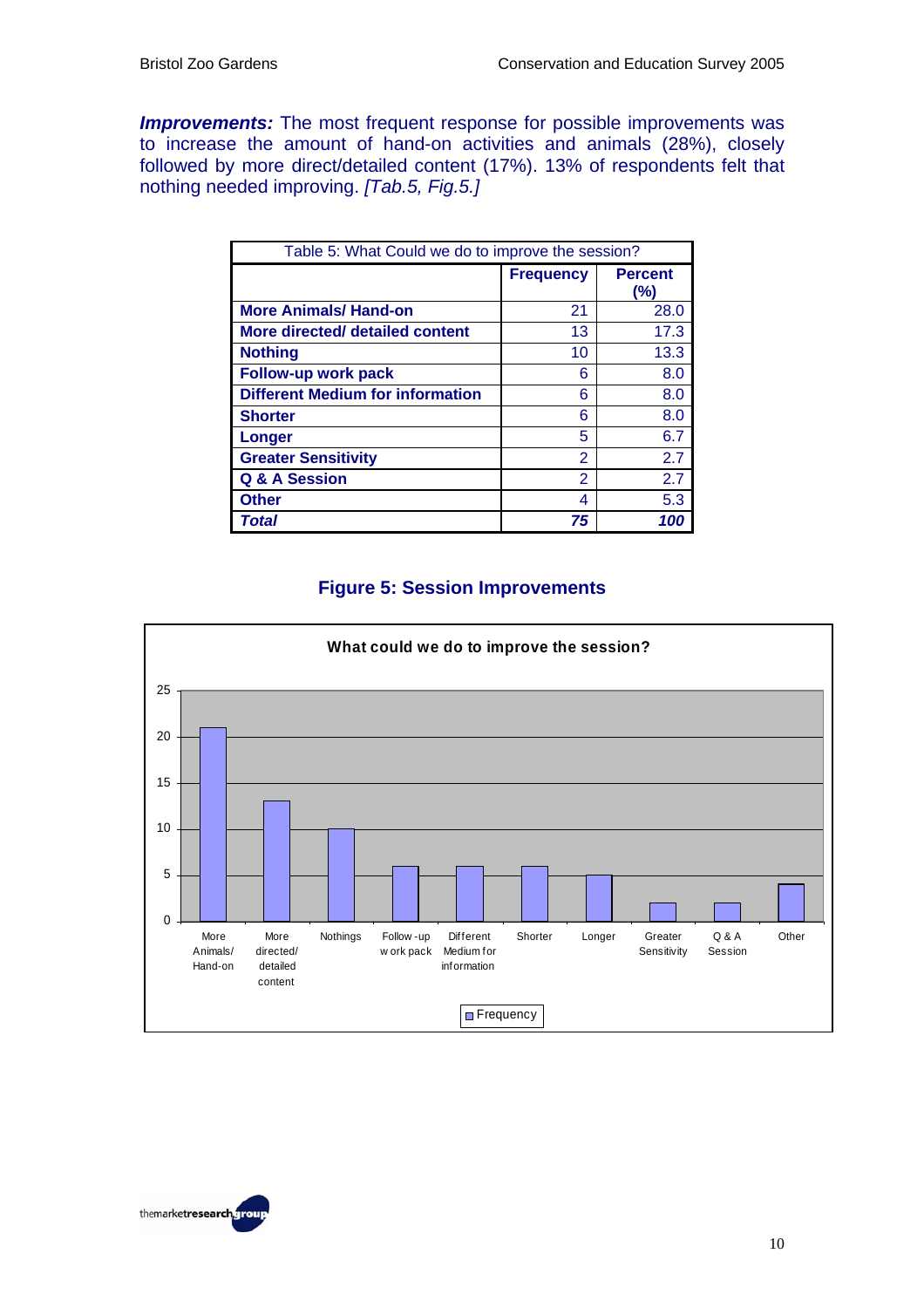#### **1.4. Future Sessions**

*In light of this session:* The vast majority of respondents felt that it was very likely that they would return for another session after their experience in the previous educational session (90%). The remaining respondents felt that it was fairly likely that they would return for future sessions. No respondent felt that they would not return as a consequence of their experiences. *[Tab.6, Fig.6.]* 

| Table 6: In light of this session how likely are you to<br>book a session with us again? |                  |                       |
|------------------------------------------------------------------------------------------|------------------|-----------------------|
|                                                                                          | <b>Frequency</b> | <b>Percent</b><br>(%) |
| <b>Very likely</b>                                                                       | 111              | 89.5                  |
| <b>Fairly Likely</b>                                                                     | 13               | 10.5                  |
| <b>Neither</b>                                                                           | 0                |                       |
| <b>Fairly Unlikely</b>                                                                   | O                |                       |
| <b>Very unlikely</b>                                                                     | 0                |                       |
| <b>Total</b>                                                                             | 124              |                       |

#### **Figure 6: Future Sessions**



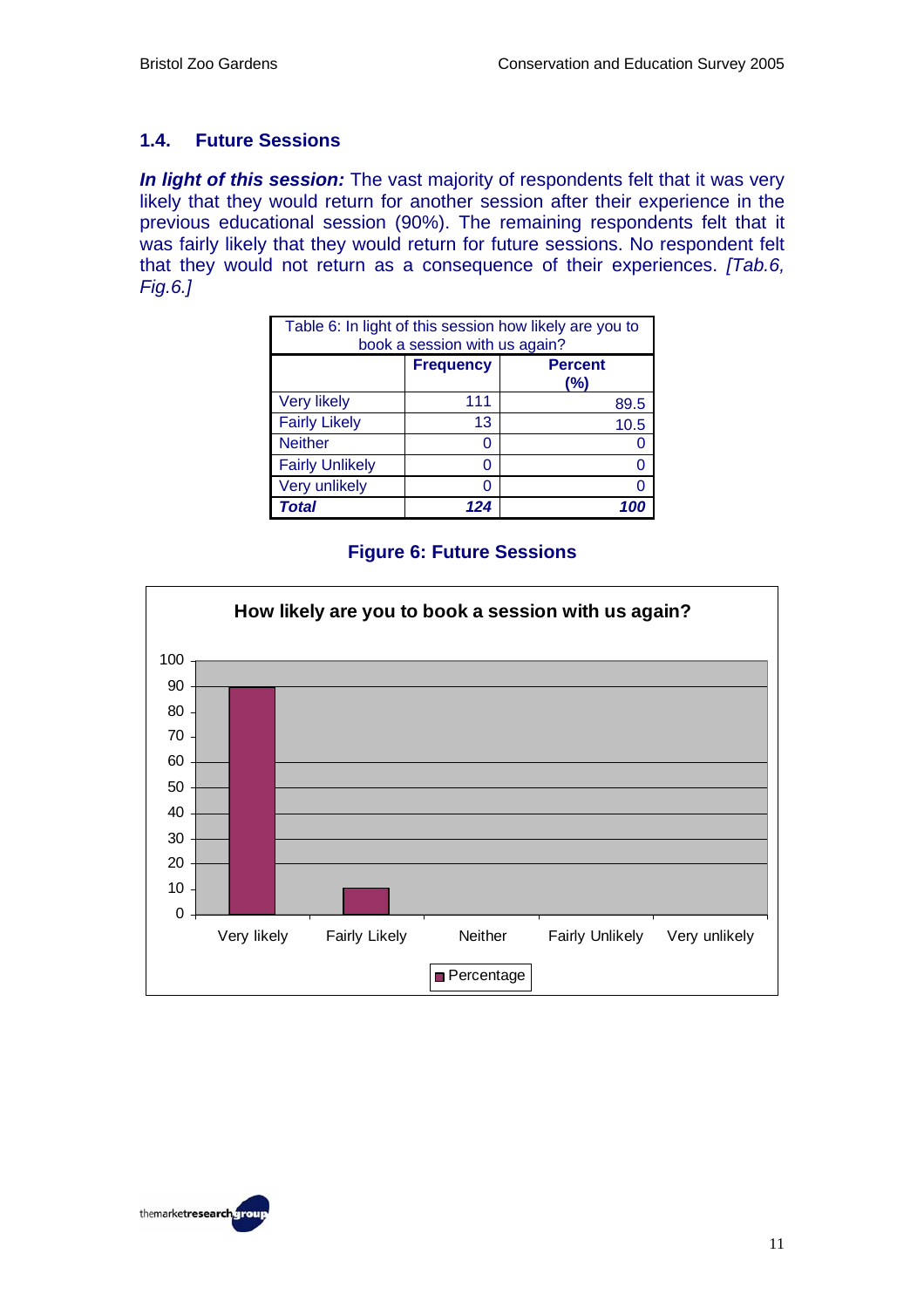*Booking sessions***:** The majority of respondents, (66%), felt that they would only bring a group to the Zoo if they could book future sessions for them. *[Tab.7, Fig.7]*

| Table 7: Will you only bring a group to the<br>Zoo if you can book a session for them? |                                           |      |  |
|----------------------------------------------------------------------------------------|-------------------------------------------|------|--|
|                                                                                        | <b>Frequency</b><br><b>Percent</b><br>(%) |      |  |
| Yes                                                                                    | 81                                        | 65.9 |  |
| <b>No</b>                                                                              | 42                                        | 34.1 |  |
| <b>Total</b>                                                                           | 123                                       | 100  |  |

#### **Figure 7: Booking sessions**



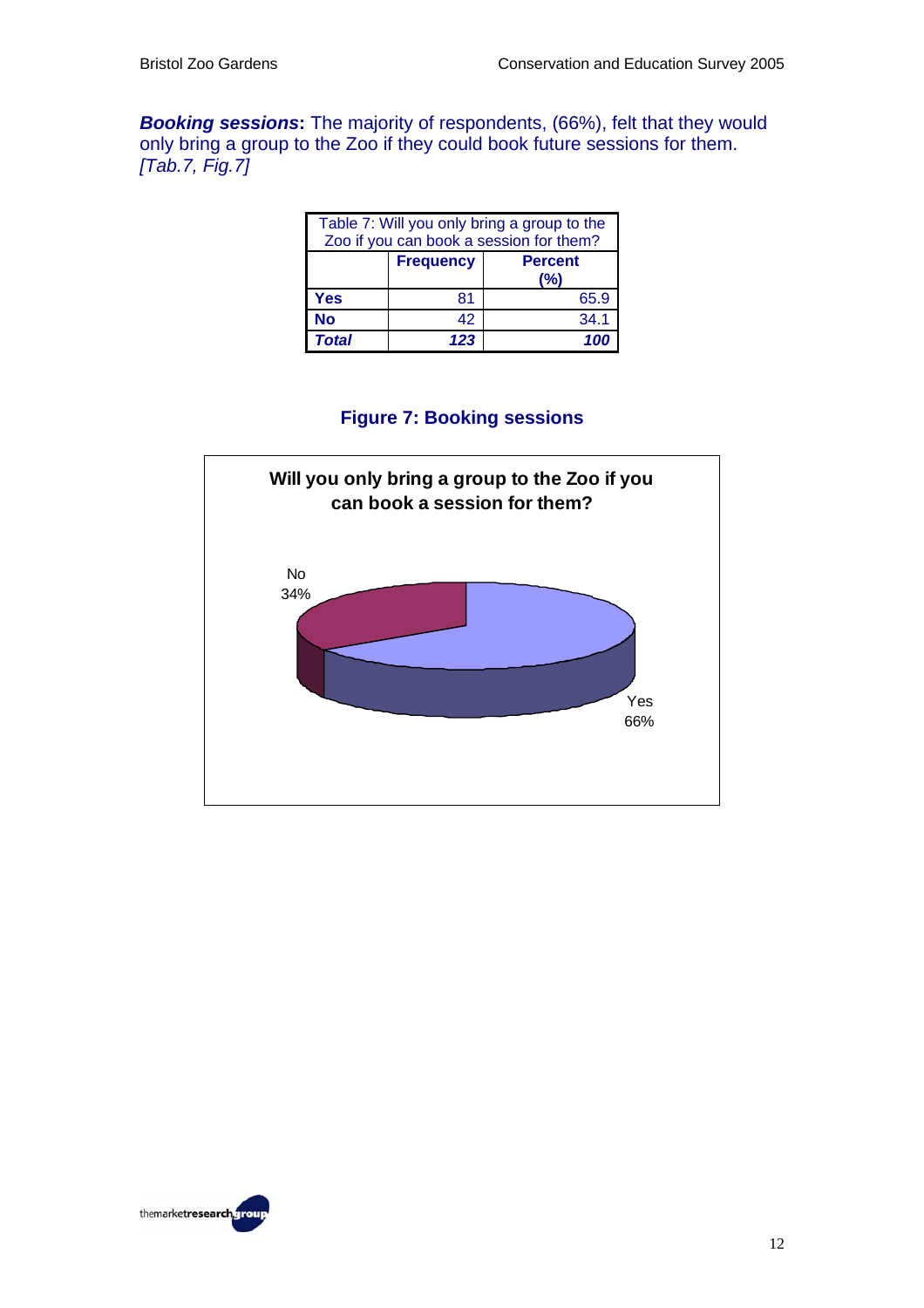#### **1.5. National Curriculum Requirements**

The majority of respondents felt that the session met the National Curriculum requirements for Science (66%). A proportion of respondents also felt that the session met the National Curriculum requirement for Geography (19%) and English (16%). *[Tab.8, Fig.8]*

| Table 8: Did your session help meet the National<br>Curriculum requirement? |                                              |      |
|-----------------------------------------------------------------------------|----------------------------------------------|------|
|                                                                             | <b>Frequency</b><br><b>Percent</b><br>$(\%)$ |      |
| <b>Science</b>                                                              | 71                                           | 65.7 |
| Art                                                                         | 9                                            | 8.3  |
| <b>English</b>                                                              | 17                                           | 15.7 |
| Geography                                                                   | 21                                           | 19.4 |
| <b>Maths</b>                                                                | 5                                            | 4.6  |
| <b>Other</b>                                                                | 30                                           | 27.8 |

**Figure 8: Did your session help meet the National Curriculum requirement?** 



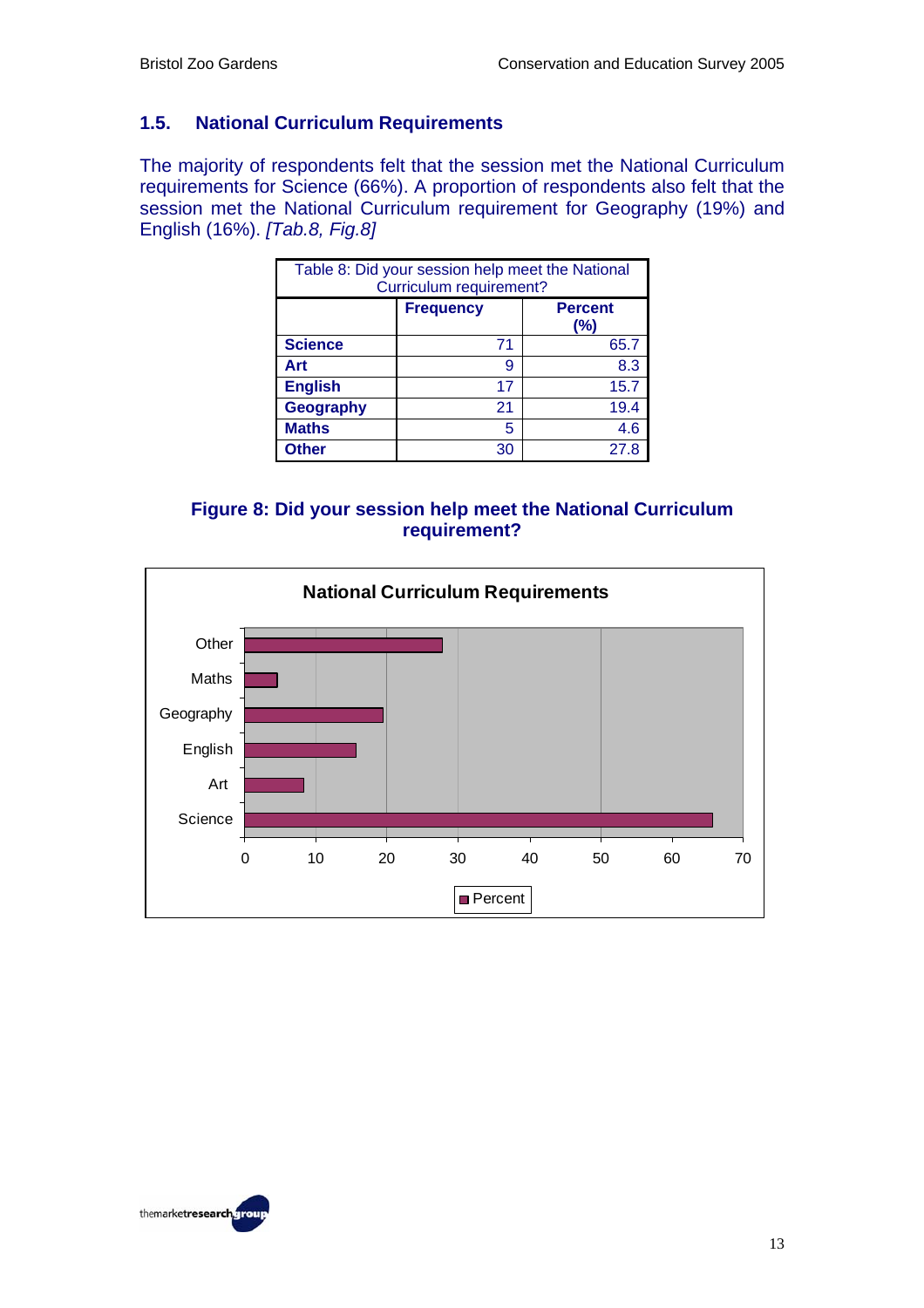#### **Did you session help meet the National Curriculum requirement? (Question 7, other, Verbatim)**

- Fitted well with cub scout programme
- Physical development / personal and social development
- Friends to animals/conservation/brownie badges
- BND & BFD travel and tourism
- Knowledge and understanding of the world
- Appropriate for leisure and tourism. Leisure studies students
- Leisure and tourism
- Only wanted a fun information session
- Foundation stage curriculum
- We are foundation stage reception and it met many of the areas in the profile.
- Knowledge and understanding of the world
- knowledge and understanding
- Soc ed
- Citizenship Global awareness
- **Citizenship**
- Foundation stage curriculum
- I.C.T we want a camera
- **PSHE**
- PSHE/Citizenship
- **PSHE**
- **Btec Animal Management**
- NAT DIP (level 3) Approximations
- Not Nat. Curr. but met outcomes for F.D.A.C
- Knowledge and Understanding of the world
- AS Travel and Tourism. GNVQ Leisure and Tourism Intermediate
- Travel and tourism
- Knowledge and understanding of the world
- **Btec Animal Management**
- Leisure studies.

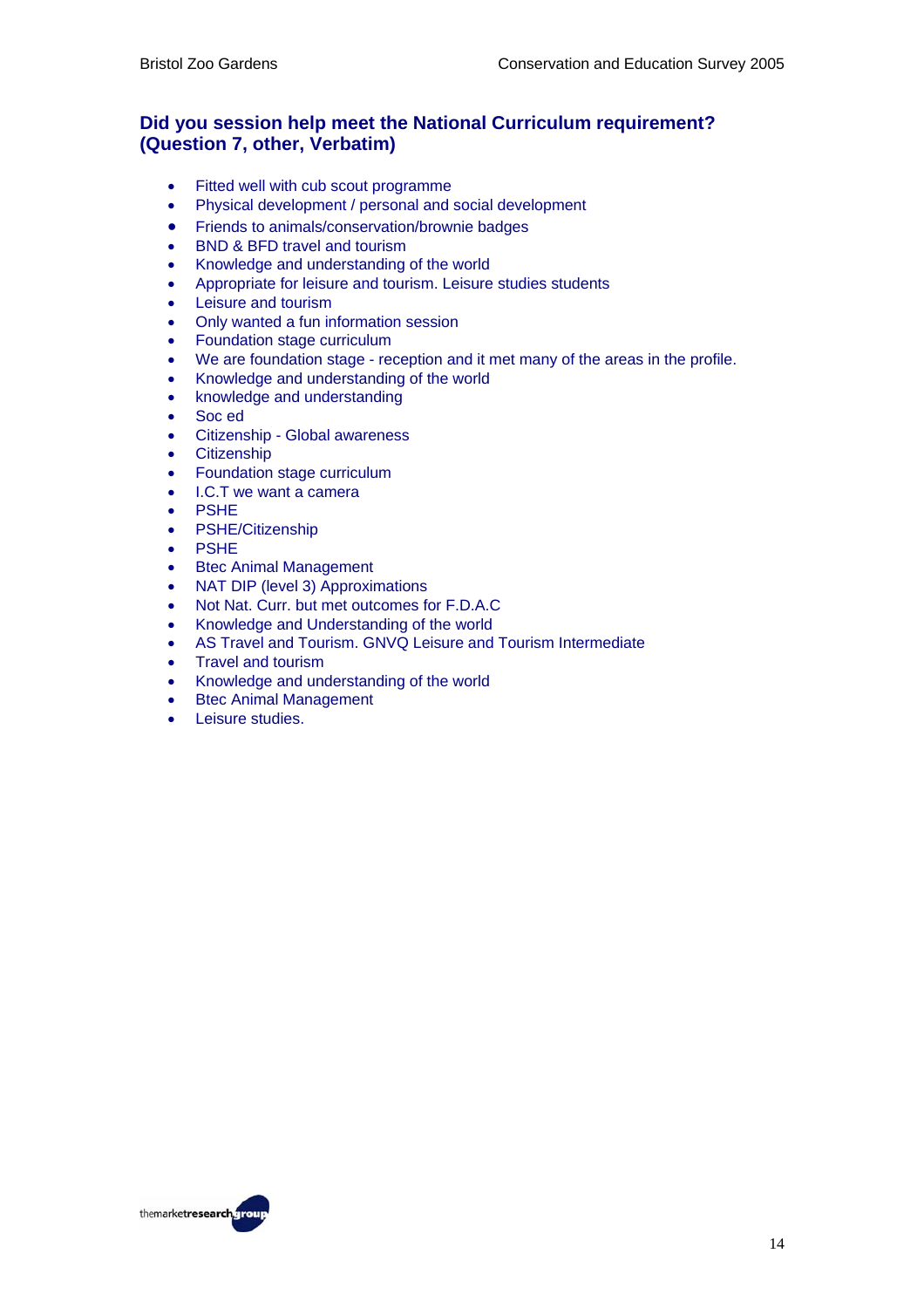#### **1.6. Satisfaction.**

**Session Content:** The most frequently observed response would suggest that respondents generally considered the session content as excellent (38%). Assuming 5 to be an average rating, there were only two respondents who regarded the session content as average or below, therefore the majority (98%) of respondents considered the session content as above average. The mean rating for session content was 8.9 out of a possible 10. *[Tab.9, Fig.9]*

| Table 9: Please give us marks out of 10 for the<br>following: Session Content |                  |                          |
|-------------------------------------------------------------------------------|------------------|--------------------------|
| $1 = poor$ and<br>$10$ = excellent                                            | <b>Frequency</b> | <b>Percent</b><br>$(\%)$ |
|                                                                               | 0                | O                        |
| $\mathbf{2}$                                                                  | 0                | O                        |
| 3                                                                             | 0                |                          |
| 4                                                                             |                  | 0.8                      |
| 5                                                                             | 1                | 0.8                      |
| 6                                                                             | 3                | 2.4                      |
| 7                                                                             | 9                | 7.1                      |
| 8                                                                             | 31               | 24.4                     |
| 9                                                                             | 34               | 26.8                     |
| 10                                                                            | 48               | 37.8                     |
| <b>Total</b>                                                                  | 127              | 100                      |
| <b>Ave. Rating</b>                                                            |                  | 8.9/10                   |

#### **Figure 9: Session Content and Presentation satisfaction ratings**



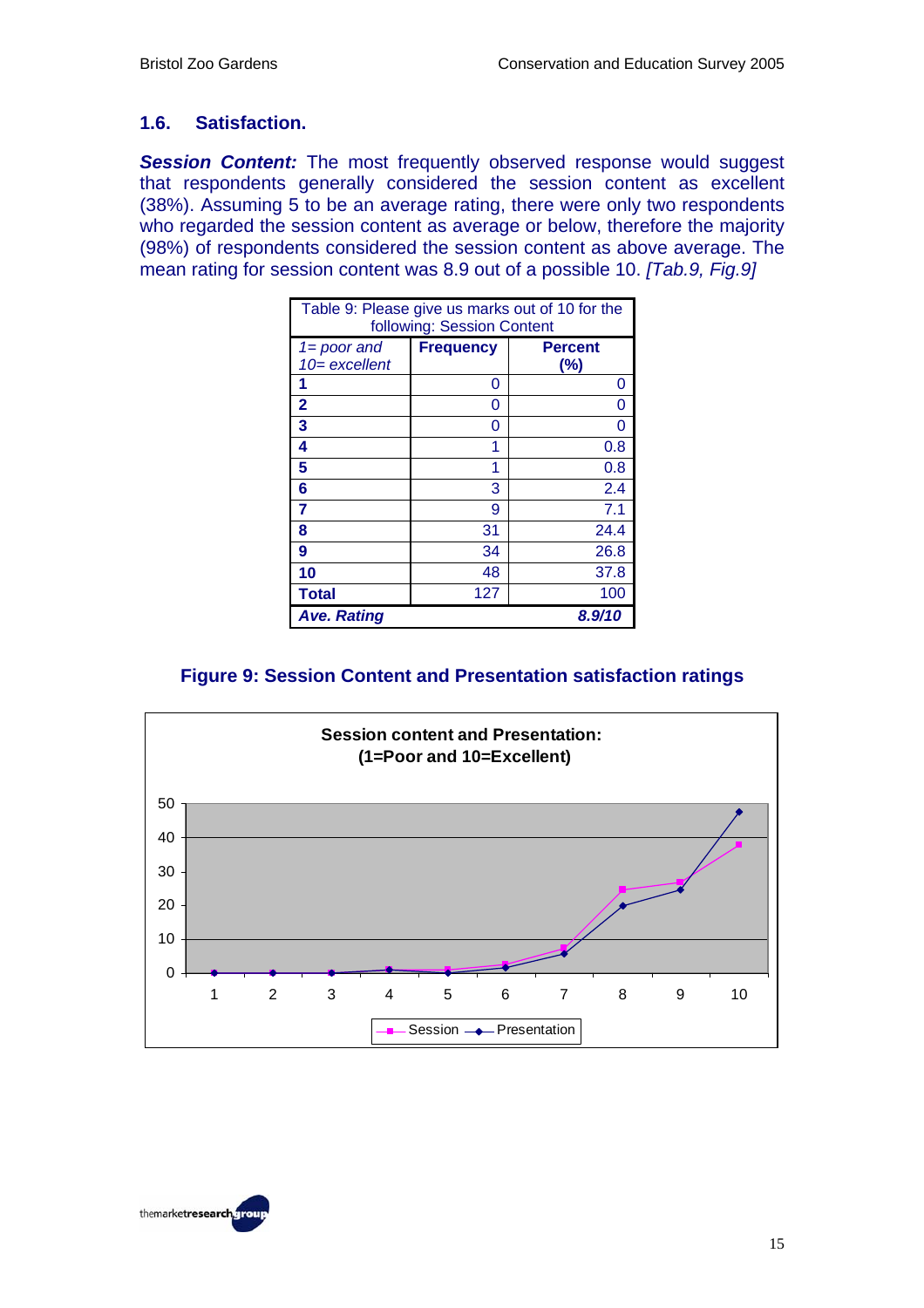**Presentation:** The average rating for presentation was 9.1 out of a possible 10. A substantial proportion of respondents felt that the presentation was excellent (48%). There was only a single instance of a below average (below 5) rating of the presentation. Generally, respondents felt the presentation was of a high standard, with the majority of respondents considering it above average (99%). *[Tab.10, Fig.9]*

| Table 10: Please give us marks out of 10 for the<br>following: Presentation |                  |                          |
|-----------------------------------------------------------------------------|------------------|--------------------------|
| $1 = poor$ and $10 =$<br>excellent                                          | <b>Frequency</b> | <b>Percent</b><br>$(\%)$ |
|                                                                             | 0                | 0                        |
| $\overline{2}$                                                              | 0                | O                        |
| 3                                                                           | ი                |                          |
| 4                                                                           | 1                | 0.8                      |
| 5                                                                           | O                | 0.0                      |
| 6                                                                           | 2                | 1.6                      |
| 7                                                                           | 7                | 5.6                      |
| 8                                                                           | 25               | 19.8                     |
| 9                                                                           | 31               | 24.6                     |
| 10                                                                          | 60               | 47.6                     |
| <b>Total</b>                                                                | 126              | 100                      |
| <b>Ave rating</b>                                                           |                  | 9.1                      |

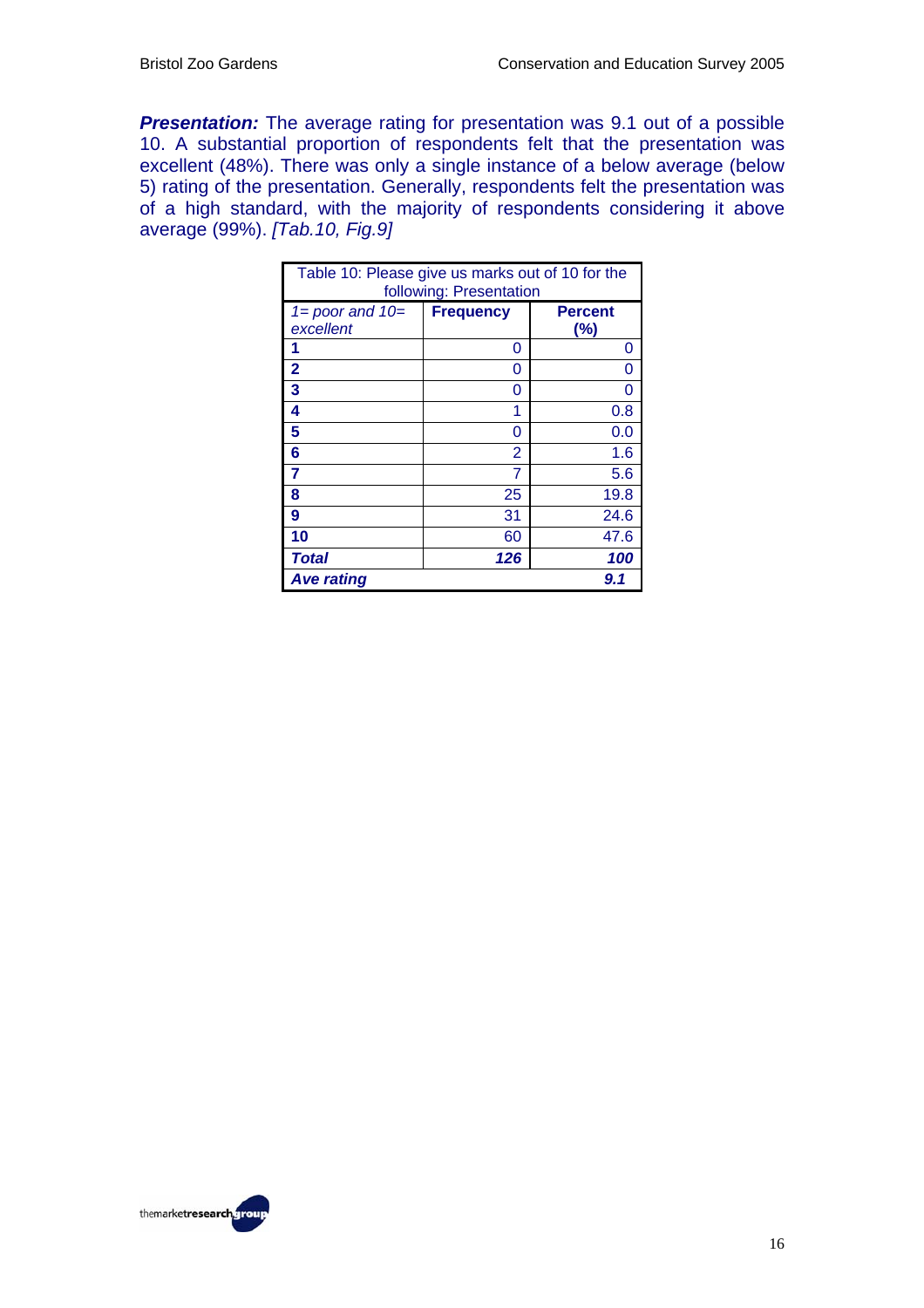#### **1.7. Length and Level of Session**

**Length of Session:** Generally respondents felt that the length of the session was about right (85%), with only 8% feeling that it is too long and 6% considering it too short. *[Tab.11, Fig.10]* 

| Table 11: Length of Session |                  |                          |
|-----------------------------|------------------|--------------------------|
|                             | <b>Frequency</b> | <b>Percent</b><br>$(\%)$ |
| Far too long                |                  | 0.8                      |
| <b>Too long</b>             | 10               | 7.9                      |
| <b>About right</b>          | 108              | 85                       |
| <b>Too short</b>            | 8                | 6.3                      |
| Far too short               |                  |                          |
| Total                       | 127              |                          |

#### **Figure 10: Please rate the length of the session**



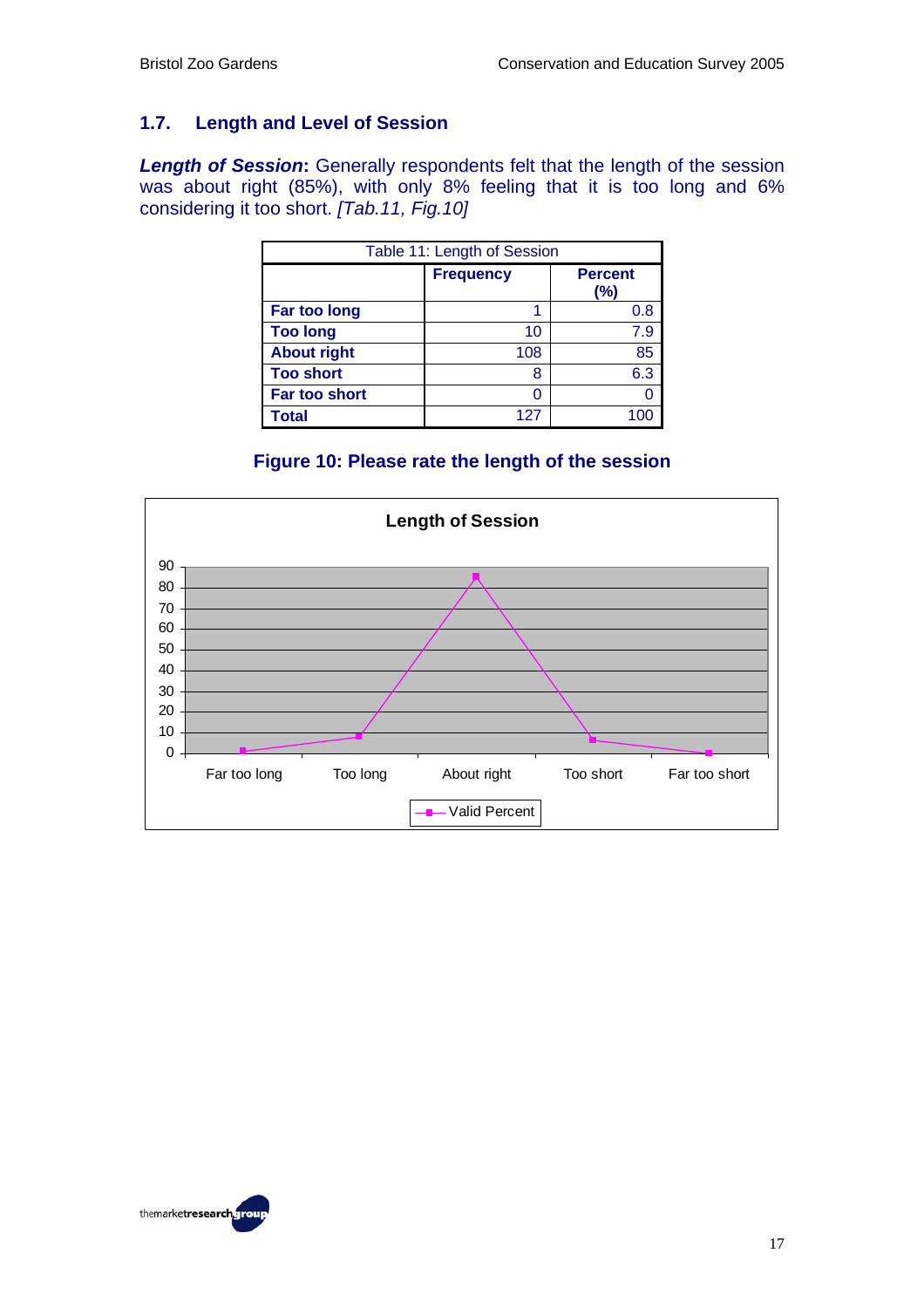*Level of Presentation:* The vast majority felt that the level of the presentation was about right (98%) with only two respondents considering it too difficult. *[Tab.12, Fig.11]*

|                          | Table 12 : Level of Presentation |                       |
|--------------------------|----------------------------------|-----------------------|
|                          | <b>Frequency</b>                 | <b>Percent</b><br>(%) |
| <b>Far too difficult</b> | O                                |                       |
| <b>Too difficult</b>     | 2                                | 1.6                   |
| <b>About right</b>       | 122                              | 98.4                  |
| <b>Too easy</b>          | ი                                | 0.0                   |
| Far too easy             | N                                | 0.0                   |
| Total                    | 124                              | 100.0                 |

#### **Figure 11: Please rate the level of the session**



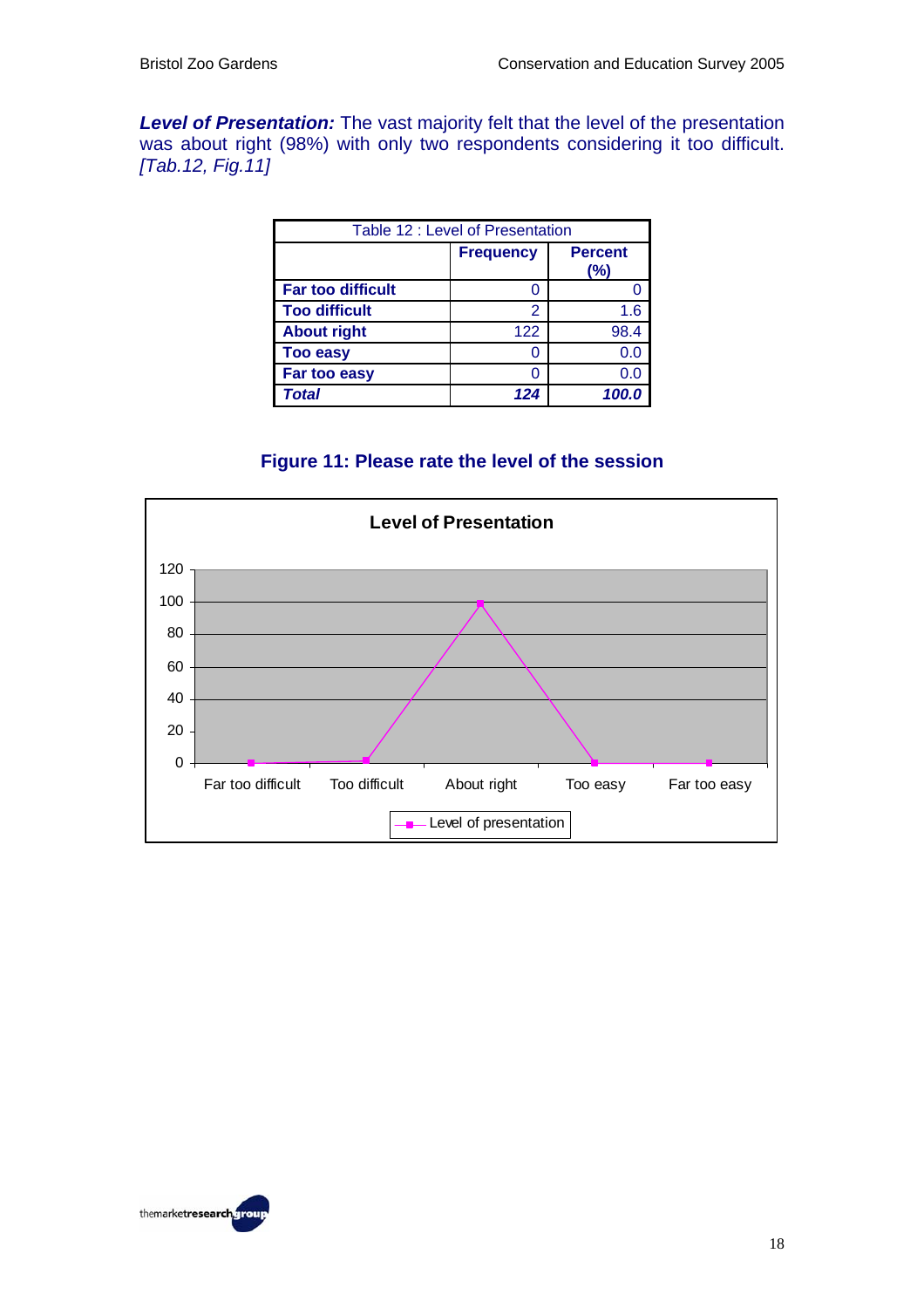#### **1.8. Conservation**

The majority of respondents felt that Bristol Zoo were doing very well in achieving their mission through conservation work within the Zoo (56%) and conservation education (60%). A large proportion also believed this to be the case for conservation work in the field (48%), although it is worth noting that many participants felt that they were unable to comment on this aspect due to lack of knowledge. *[Tab.13, Fig.12]*

| Table 13: How well do you think we are doing achieving our mission through: |                                                   |                                                        |                                                |  |  |  |  |  |  |  |  |
|-----------------------------------------------------------------------------|---------------------------------------------------|--------------------------------------------------------|------------------------------------------------|--|--|--|--|--|--|--|--|
|                                                                             | <b>Conservation work</b><br>within the Zoo<br>(%) | <b>Conservation</b><br><b>Work in the Field</b><br>(%) | <b>Conservation</b><br><b>Education</b><br>(%) |  |  |  |  |  |  |  |  |
| <b>Very well</b>                                                            | 56.5                                              | 47.9                                                   | 59.7                                           |  |  |  |  |  |  |  |  |
| <b>Fairly well</b>                                                          | 39.1                                              | 45.8                                                   | 38.7                                           |  |  |  |  |  |  |  |  |
| average                                                                     | 4.3                                               | 6.3                                                    | 1.7                                            |  |  |  |  |  |  |  |  |
| <b>Fairly Badly</b>                                                         | 0.0                                               | 0                                                      |                                                |  |  |  |  |  |  |  |  |
| <b>Very badly</b>                                                           | 0.0                                               | O                                                      |                                                |  |  |  |  |  |  |  |  |

#### **Figure 12: Conservation**



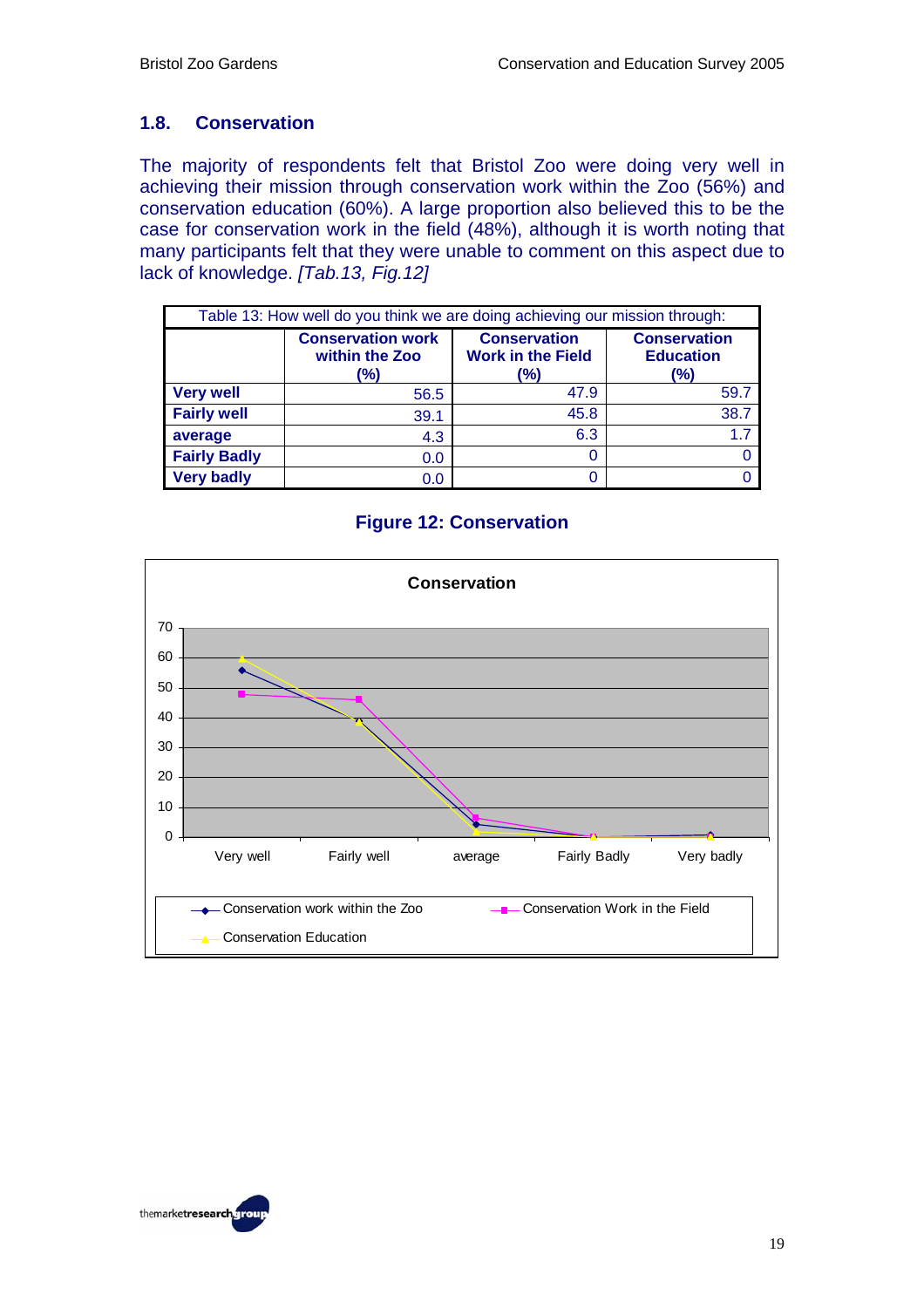#### **1.9. Visitor Demographics**

*Key Stage:* A sizable proportion of respondents were studying either for Key Stage 1 (30%) or Key Stage 3 (30%). Fewer Key Stage 4 groups visited than any other (3%). *[Tab.14, Fig.13.]* 

|                          | Table 14: Age of Students (Key Stage) |                          |
|--------------------------|---------------------------------------|--------------------------|
|                          | <b>Frequency</b>                      | <b>Percent</b><br>$(\%)$ |
| <b>Key Stage 1</b>       | 34                                    | 30.4                     |
| <b>Key Stage 2</b>       | 24                                    | 21.4                     |
| <b>Key Stage 3</b>       | 33                                    | 29.5                     |
| <b>Key Stage 4</b>       | 3                                     | 2.7                      |
| <b>Further Education</b> | 14                                    | 11.6                     |
| <b>Pre-School</b>        | 4                                     | 4.5                      |
| Total                    | 112                                   | 100                      |

## **Figure 13: Age of Students (Key Stage)**



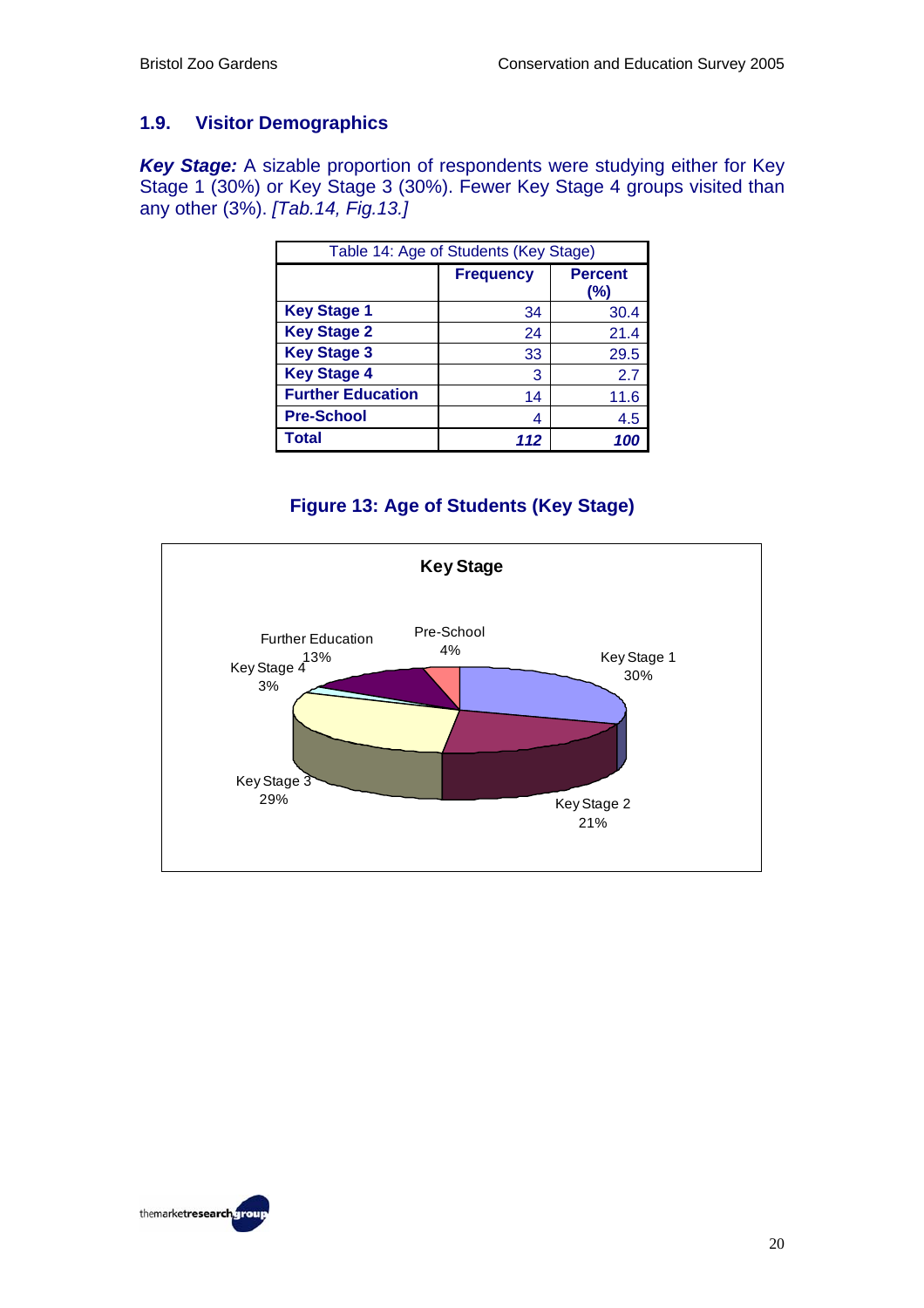*Level of organisation:* The majority of respondents had come from primary schools (54%), with the second most common level of organisation being secondary schools (37%). *[Tab.15, Fig.14.]* 

| Table 15: Level of School/ Organisation   |    |      |  |  |  |  |  |  |  |  |  |
|-------------------------------------------|----|------|--|--|--|--|--|--|--|--|--|
| <b>Frequency</b><br><b>Percent</b><br>(%) |    |      |  |  |  |  |  |  |  |  |  |
| <b>Primary</b>                            | 51 | 53.7 |  |  |  |  |  |  |  |  |  |
| <b>Secondary</b>                          | 35 | 36.8 |  |  |  |  |  |  |  |  |  |
| <b>College</b>                            | 5  | 5.3  |  |  |  |  |  |  |  |  |  |
| <b>Other</b>                              | g  | 9.5  |  |  |  |  |  |  |  |  |  |

#### **Figure 14: Level of Organisation**



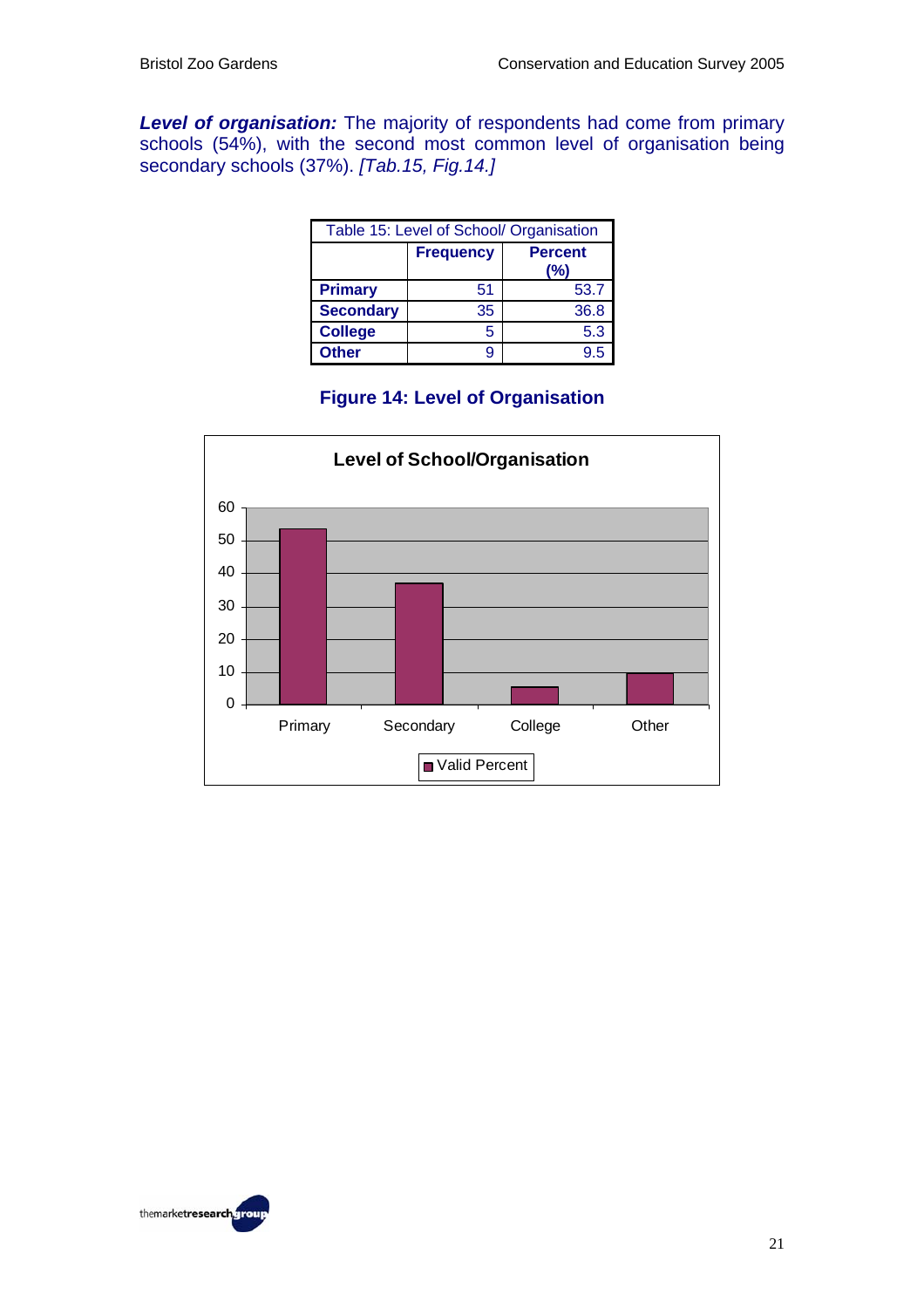*Month of Visit:* A higher proportion of respondents visited in October than any other month (19%), followed by January (11%). *[Tab.16, Fig.15.]* 

|                  | Table 16: Month of Visit |                       |
|------------------|--------------------------|-----------------------|
|                  | <b>Frequency</b>         | <b>Percent</b><br>(%) |
| <b>January</b>   | 14                       | 11.0                  |
| <b>February</b>  | 4                        | 3.1                   |
| <b>March</b>     | 0                        | 0.0                   |
| <b>April</b>     | 0                        | 0.0                   |
| <b>May</b>       | 0                        | 0.0                   |
| June             | 0                        | 0.0                   |
| July             | $\overline{2}$           | 1.6                   |
| <b>August</b>    | 0                        | 0.0                   |
| <b>September</b> | 1                        | 0.8                   |
| <b>October</b>   | 24                       | 18.9                  |
| <b>November</b>  | 8                        | 6.3                   |
| <b>December</b>  | 5                        | 3.9                   |

#### **Figure 15: Month of Visit**



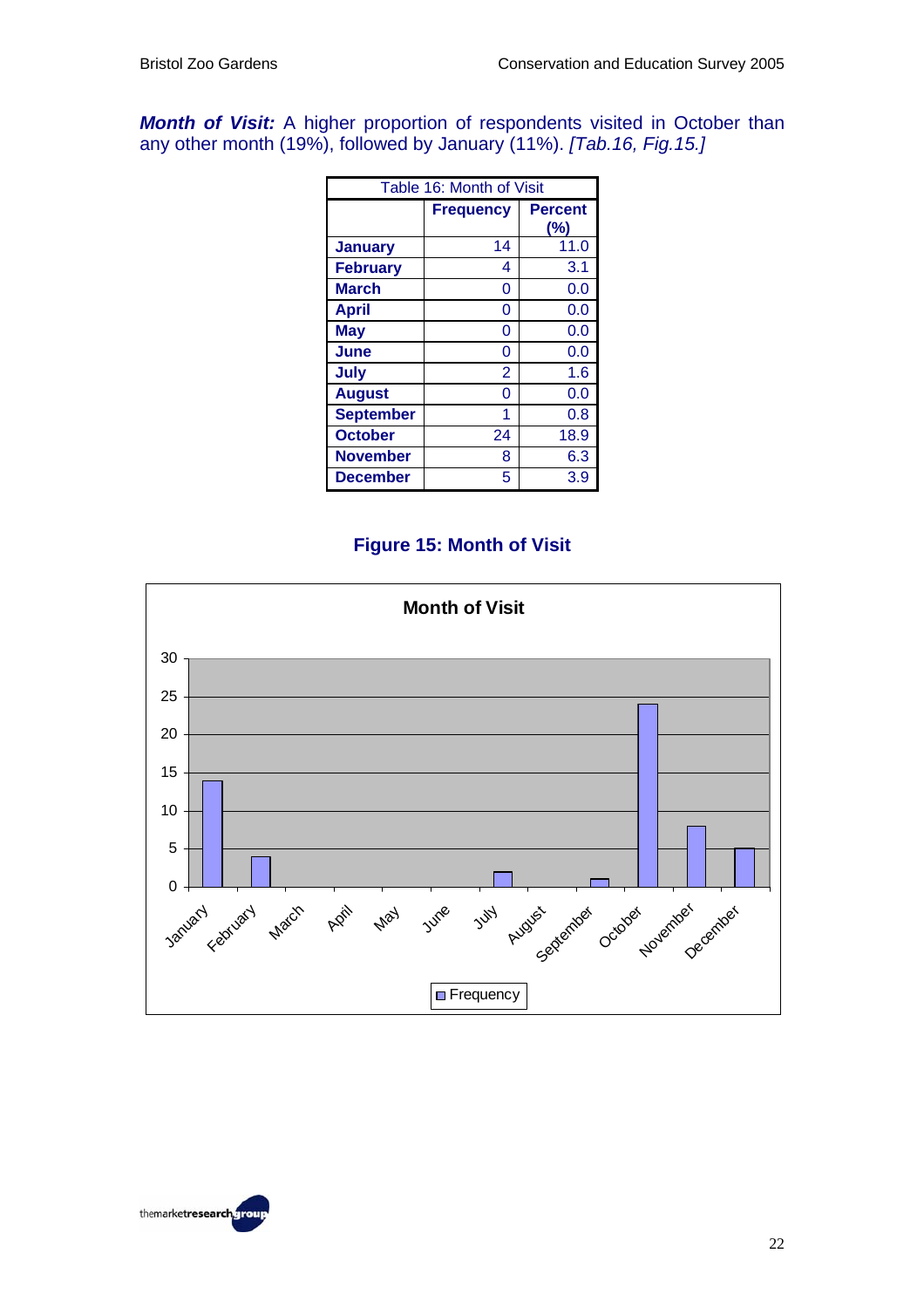## **2: Cross Tabulation by Member of Staff**

### **2.1. Education Session** (note: sample size is very small)

|                                            | Table 16: Which education session / Talk & Walk did you have? * Who took the session? |              |                  |               |                  |              |                  |               |     |              |             |                  |  |  |
|--------------------------------------------|---------------------------------------------------------------------------------------|--------------|------------------|---------------|------------------|--------------|------------------|---------------|-----|--------------|-------------|------------------|--|--|
|                                            |                                                                                       | <b>Dave</b>  |                  | <b>Claudy</b> |                  | <b>Simon</b> |                  | <b>Debbie</b> |     | <b>Andy</b>  |             | <b>Xanthe</b>    |  |  |
| Base: All (#)                              | $\boldsymbol{f}$                                                                      | <b>Valid</b> | $\boldsymbol{f}$ | <b>Valid</b>  | $\boldsymbol{f}$ | <b>Valid</b> | $\mathbf f$      | <b>Valid</b>  | f   | <b>Valid</b> | $\mathbf f$ | <b>Valid</b>     |  |  |
|                                            |                                                                                       | ℅            |                  | $\%$          |                  | $\%$         |                  | %             |     | %            |             | $\%$             |  |  |
| <b>Adaptation</b>                          | 3                                                                                     | 11.5         | 1.0              | 4.5           | 0.0              | 0.0          | 0.0              | 0.0           | 3.0 | 20.0         | 3.0         | 9.4              |  |  |
| <b>Africa</b>                              | $\mathbf 0$                                                                           | 0.0          | 0.0              | 0.0           | 1.0              | 20.0         | 0.0              | 0.0           | 2.0 | 13.3         | 0.0         | 0.0              |  |  |
| <b>Animal care</b>                         | 1                                                                                     | 3.8          | 1.0              | 4.5           | 0.0              | 0.0          | $0.\overline{0}$ | 0.0           | 0.0 | 0.0          | 0.0         | $\overline{0.0}$ |  |  |
| <b>Animal interaction</b>                  | $\mathbf{0}$                                                                          | 0.0          | 0.0              | 0.0           | 1.0              | 20.0         | 0.0              | 0.0           | 0.0 | 0.0          | 0.0         | 0.0              |  |  |
| <b>Animal learning</b>                     | 1                                                                                     | 3.8          | 0.0              | 0.0           | 0.0              | 0.0          | 0.0              | 0.0           | 0.0 | 0.0          | 0.0         | 0.0              |  |  |
| <b>Animal welfare</b>                      | $\mathbf 0$                                                                           | 0.0          | 0.0              | 0.0           | 0.0              | 0.0          | 1.0              | 3.7           | 0.0 | 0.0          | 0.0         | 0.0              |  |  |
| Art                                        | 0                                                                                     | 0.0          | 0.0              | 0.0           | 0.0              | 0.0          | 1.0              | 3.7           | 1.0 | 6.7          | 1.0         | 3.1              |  |  |
| <b>Behaviour</b>                           | 1                                                                                     | 3.8          | 0.0              | 0.0           | 0.0              | 0.0          | 0.0              | 0.0           | 0.0 | 0.0          | 0.0         | 0.0              |  |  |
| <b>Behaviour study feedback</b>            | $\mathbf 0$                                                                           | 0.0          | 0.0              | 0.0           | 0.0              | 0.0          | 1.0              | 3.7           | 0.0 | 0.0          | 0.0         | 0.0              |  |  |
| <b>Bugs and reptiles</b>                   | 0                                                                                     | 0.0          | 0.0              | 0.0           | 0.0              | 0.0          | 0.0              | 0.0           | 1.0 | 6.7          | 0.0         | 0.0              |  |  |
| <b>Classification</b>                      | $\mathbf 0$                                                                           | 0.0          | 2.0              | 9.1           | 1.0              | 20.0         | 0.0              | 0.0           | 0.0 | 0.0          | 2.0         | 6.3              |  |  |
| <b>Colour and Pattern</b>                  | $\mathbf 0$                                                                           | 0.0          | 0.0              | 0.0           | 0.0              | 0.0          | 0.0              | 0.0           | 1.0 | 6.7          | 1.0         | 3.1              |  |  |
| <b>Conservation</b>                        | 3                                                                                     | 11.5         | 5.0              | 22.7          | 1.0              | 20.0         | 2.0              | 7.4           | 0.0 | 0.0          | 3.0         | 9.4              |  |  |
| <b>Customer care</b>                       | $\overline{2}$                                                                        | 7.7          | 1.0              | 4.5           | 0.0              | 0.0          | 1.0              | 3.7           | 0.0 | 0.0          | 0.0         | 0.0              |  |  |
| <b>Customer care and</b><br>marketing      | $\mathbf{1}$                                                                          | 3.8          | 0.0              | 0.0           | 0.0              | 0.0          | 0.0              | 0.0           | 0.0 | 0.0          | 0.0         | 0.0              |  |  |
| <b>Discovery</b>                           | $\overline{2}$                                                                        | 7.7          | 0.0              | 0.0           | 0.0              | 0.0          | 1.0              | 3.7           | 0.0 | 0.0          | 2.0         | 6.3              |  |  |
| <b>Enclosure design and</b><br>environment | $\mathbf{0}$                                                                          | 0.0          | 0.0              | 0.0           | 0.0              | 0.0          | 0.0              | 0.0           | 1.0 | 6.7          | 0.0         | 0.0              |  |  |
| <b>Endangered species</b>                  | $\mathbf{0}$                                                                          | 0.0          | 1.0              | 4.5           | 0.0              | 0.0          | 0.0              | 0.0           | 0.0 | 0.0          | 0.0         | $\overline{0.0}$ |  |  |
| <b>Food and Feeding</b>                    | $\mathbf{0}$                                                                          | 0.0          | 0.0              | 0.0           | 0.0              | 0.0          | 1.0              | 3.7           | 3.0 | 20.0         | 1.0         | 3.1              |  |  |
| <b>Growth and development</b>              | $\mathbf 0$                                                                           | 0.0          | 0.0              | 0.0           | 0.0              | 0.0          | 2.0              | 7.4           | 0.0 | 0.0          | 0.0         | 0.0              |  |  |
| <b>Habitats</b>                            | $\mathbf{0}$                                                                          | 0.0          | 0.0              | 0.0           | 0.0              | 0.0          | 1.0              | 3.7           | 0.0 | 0.0          | 0.0         | 0.0              |  |  |
| <b>Hands-on</b>                            | 1                                                                                     | 3.8          | 0.0              | 0.0           | 0.0              | 0.0          | 0.0              | 0.0           | 0.0 | 0.0          | 0.0         | 0.0              |  |  |
| <b>Hot and Cold</b>                        | $\overline{2}$                                                                        | 7.7          | 0.0              | 0.0           | 0.0              | 0.0          | 2.0              | 7.4           | 0.0 | 0.0          | 0.0         | 0.0              |  |  |
| <b>Marketing and customer</b><br>care      | $\mathbf{0}$                                                                          | 0.0          | 2.0              | 9.1           | 0.0              | 0.0          | 0.0              | 0.0           | 0.0 | 0.0          | 0.0         | 0.0              |  |  |
| <b>Minibeasts</b>                          | $\overline{4}$                                                                        | 15.4         | 3.0              | 13.6          | 1.0              | 20.0         | 2.0              | 7.4           | 0.0 | 0.0          | 5.0         | 15.6             |  |  |
| Mix of 5                                   | $\Omega$                                                                              | 0.0          | 0.0              | 0.0           | 0.0              | 0.0          | 0.0              | 0.0           | 0.0 | 0.0          | 1.0         | 3.1              |  |  |
| <b>Movement</b>                            | $\mathbf{1}$                                                                          | 3.8          | 0.0              | 0.0           | 0.0              | 0.0          | 0.0              | 0.0           | 0.0 | 0.0          | 0.0         | 0.0              |  |  |
| <b>Nocturnal animals</b>                   | $\mathbf 0$                                                                           | 0.0          | 0.0              | 0.0           | 0.0              | 0.0          | 1.0              | 3.7           | 0.0 | 0.0          | 0.0         | 0.0              |  |  |
| <b>Observable animal</b>                   | $\mathbf 0$                                                                           | 0.0          | 0.0              | 0.0           | 0.0              | 0.0          | 0.0              | 0.0           | 1.0 | 6.7          | 0.0         | 0.0              |  |  |
| communication                              |                                                                                       |              |                  |               |                  |              |                  |               |     |              |             |                  |  |  |
| <b>Polar</b>                               | $\overline{2}$                                                                        | 7.7          | 0.0              | 0.0           | 0.0              | 0.0          | 0.0              | 0.0           | 0.0 | 0.0          | 2.0         | 6.3              |  |  |
| <b>Rainforest</b>                          | $\mathbf 0$                                                                           | 0.0          | 2.0              | 9.1           | 0.0              | 0.0          | 7.0              | 25.9          | 0.0 | 0.0          | 7.0         | 21.9             |  |  |
| <b>Role of Zoos</b>                        | $\mathbf 0$                                                                           | 0.0          | 2.0              | 9.1           | 0.0              | 0.0          | 3.0              | 11.1          | 2.0 | 13.3         | 3.0         | 9.4              |  |  |
| <b>Senses</b>                              | $\mathbf 0$                                                                           | 0.0          | 1.0              | 4.5           | 0.0              | 0.0          | 0.0              | 0.0           | 0.0 | 0.0          | 0.0         | 0.0              |  |  |
| <b>Skeletons</b>                           | $\mathbf{1}$                                                                          | 3.8          | 0.0              | 0.0           | 0.0              | 0.0          | 0.0              | 0.0           | 0.0 | 0.0          | 0.0         | 0.0              |  |  |
| <b>Snowbound</b>                           | $\mathbf{1}$                                                                          | 3.8          | 0.0              | 0.0           | 0.0              | 0.0          | 1.0              | 3.7           | 0.0 | 0.0          | 0.0         | 0.0              |  |  |
| <b>Variety</b>                             | $\mathbf 0$                                                                           | 0.0          | 1.0              | 4.5           | 0.0              | 0.0          | 0.0              | 0.0           | 0.0 | 0.0          | 1.0         | 3.1              |  |  |
| <b>Total</b>                               | 26                                                                                    | 100.0        | 22               | 100.0         | 5 <sup>5</sup>   | 100.0        | 27               | 100.0         | 15  | 100.0        | 32          | 100.0            |  |  |

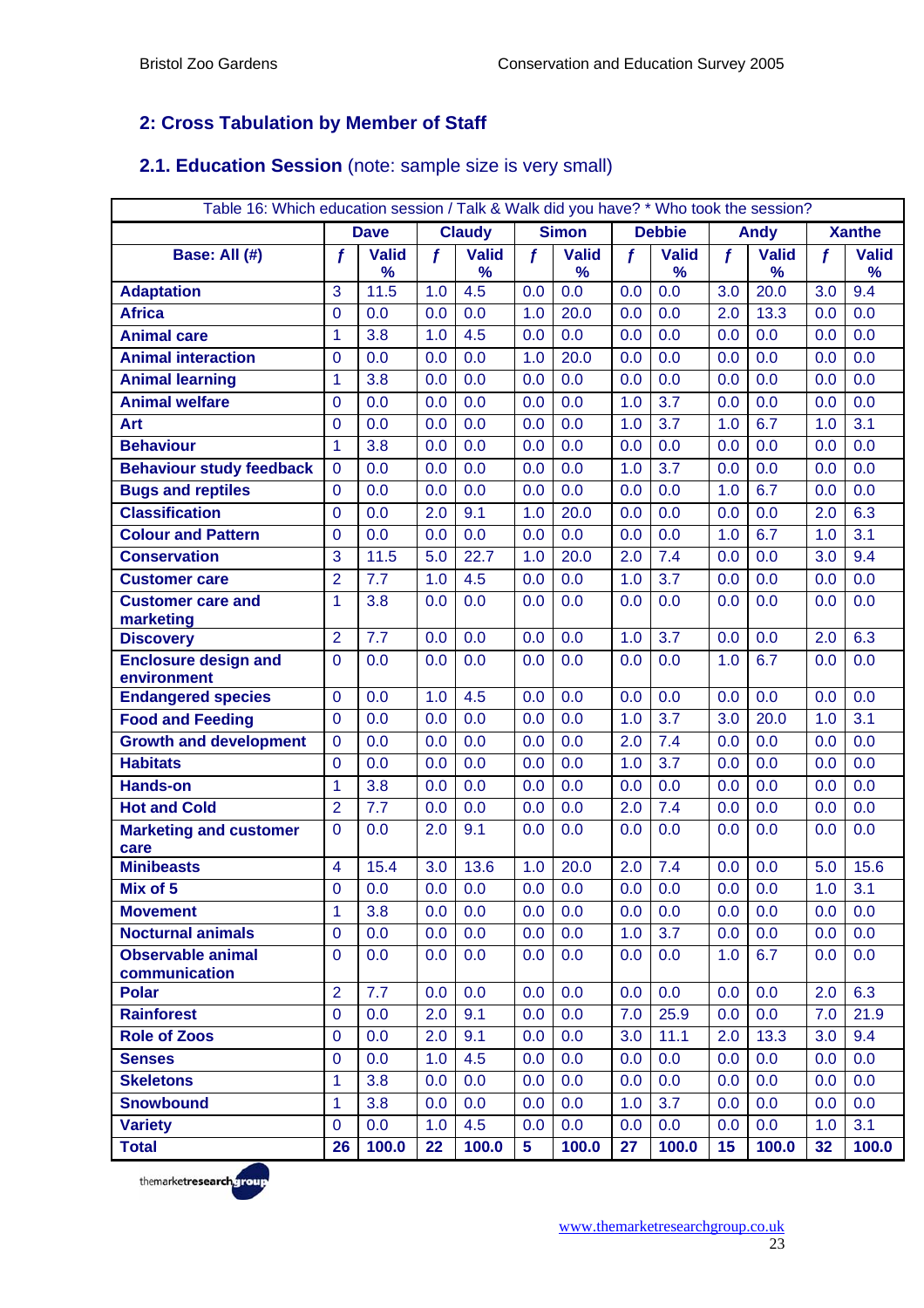

#### **Figure 16: Education session by member of staff**

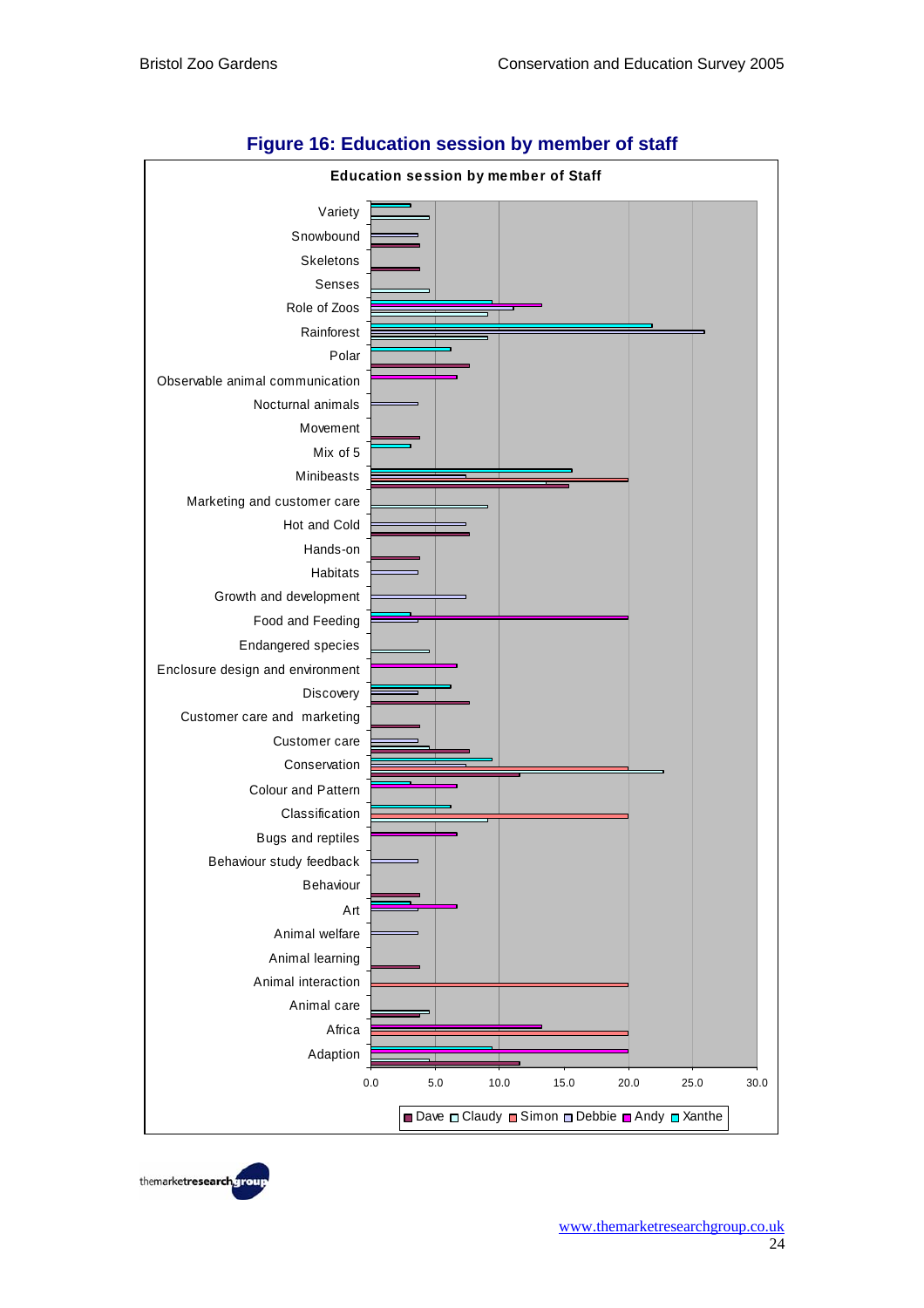#### **2.2: Future Sessions**

|                        | Table 18: In light of this experience how likely are you to book a session with us again? |         |               |         |     |              |      |               |      |         |               |         |  |  |
|------------------------|-------------------------------------------------------------------------------------------|---------|---------------|---------|-----|--------------|------|---------------|------|---------|---------------|---------|--|--|
|                        | <b>Dave</b>                                                                               |         | <b>Claudy</b> |         |     | <b>Simon</b> |      | <b>Debbie</b> |      | Andy    | <b>Xanthe</b> |         |  |  |
| <b>Base: All (#)</b>   |                                                                                           | Valid % |               | Valid % |     | Valid %      |      | Valid %       |      | Valid % |               | Valid % |  |  |
| <b>Very likely</b>     | 23                                                                                        | 92.0    | 19.0          | 86.4    | 5.0 | 100.0        | 20.0 | 76.9          | 14.0 | 93.3    | 30.0          | 96.8    |  |  |
| <b>Fairly likely</b>   |                                                                                           | 8.0     | 3.0           | 13.6    | 0.0 | 0.0          | 6.0  | 23.1          | 1.0  | 6.7     | 1.0           | 3.2     |  |  |
| <b>Neither</b>         |                                                                                           | 0.0     | 0.0           | 0.0     | 0.0 | 0.0          | 0.0  | 0.0           | 0.0  | 0.0     | 0.0           | 0.0     |  |  |
| <b>Fairly unlikely</b> |                                                                                           | 0.0     | 0.0           | 0.0     | 0.0 | 0.0          | 0.0  | 0.0           | 0.0  | 0.0     | 0.0           | 0.0     |  |  |
| <b>Very unlikely</b>   |                                                                                           | 0.0     | 0.0           | 0.0     | 0.0 | 0.0          | 0.0  | 0.0           | 0.0  | 0.0     | 0.0           | 0.0     |  |  |
| <b>Total</b>           | 25                                                                                        | 100.0   | 22            | 100.0   |     | 100.0        | 26   | 100.0         | 15   | 100.0   | -31           | 100.0   |  |  |

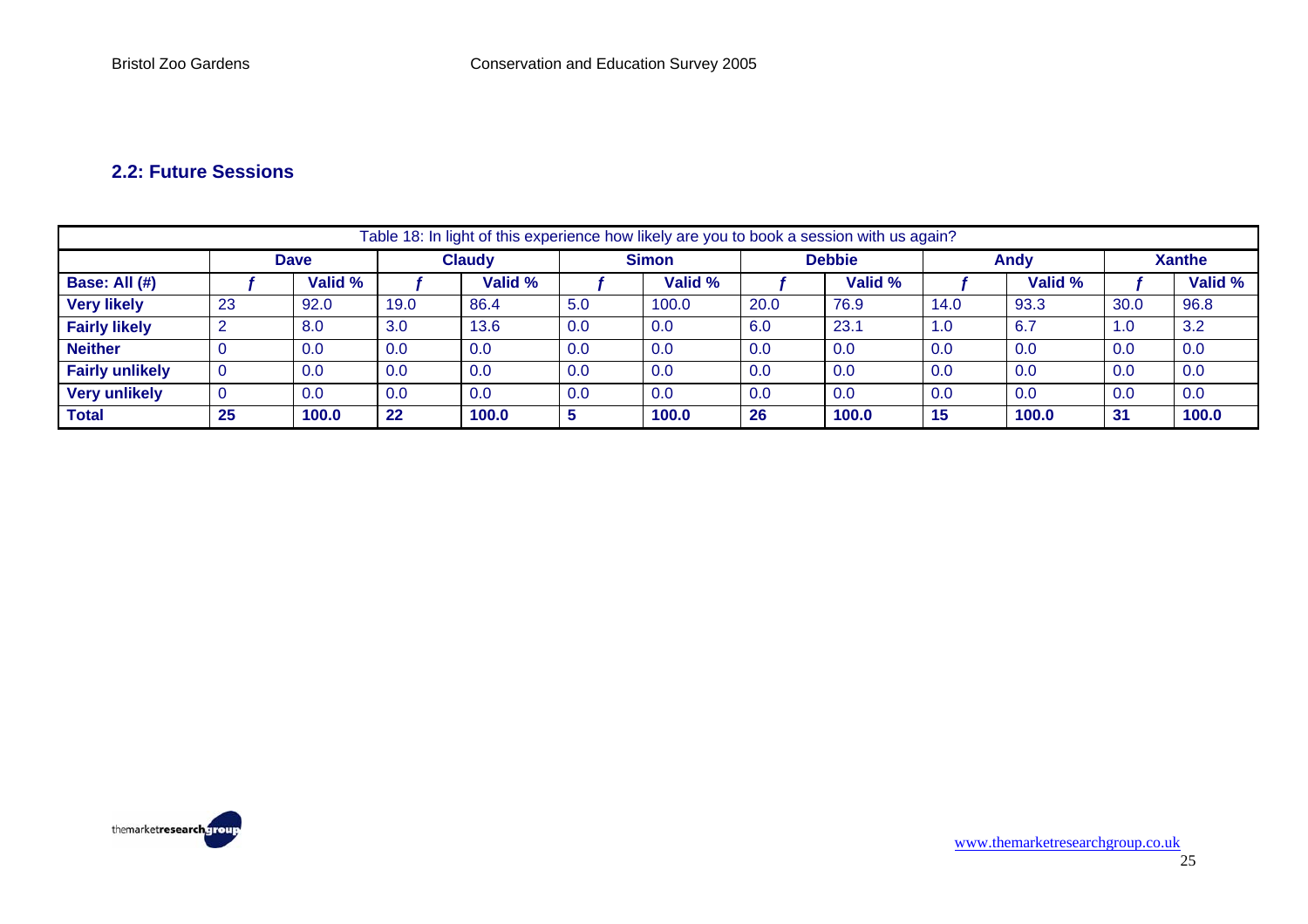

## **Figure 17: Future sessions by Staff Member**

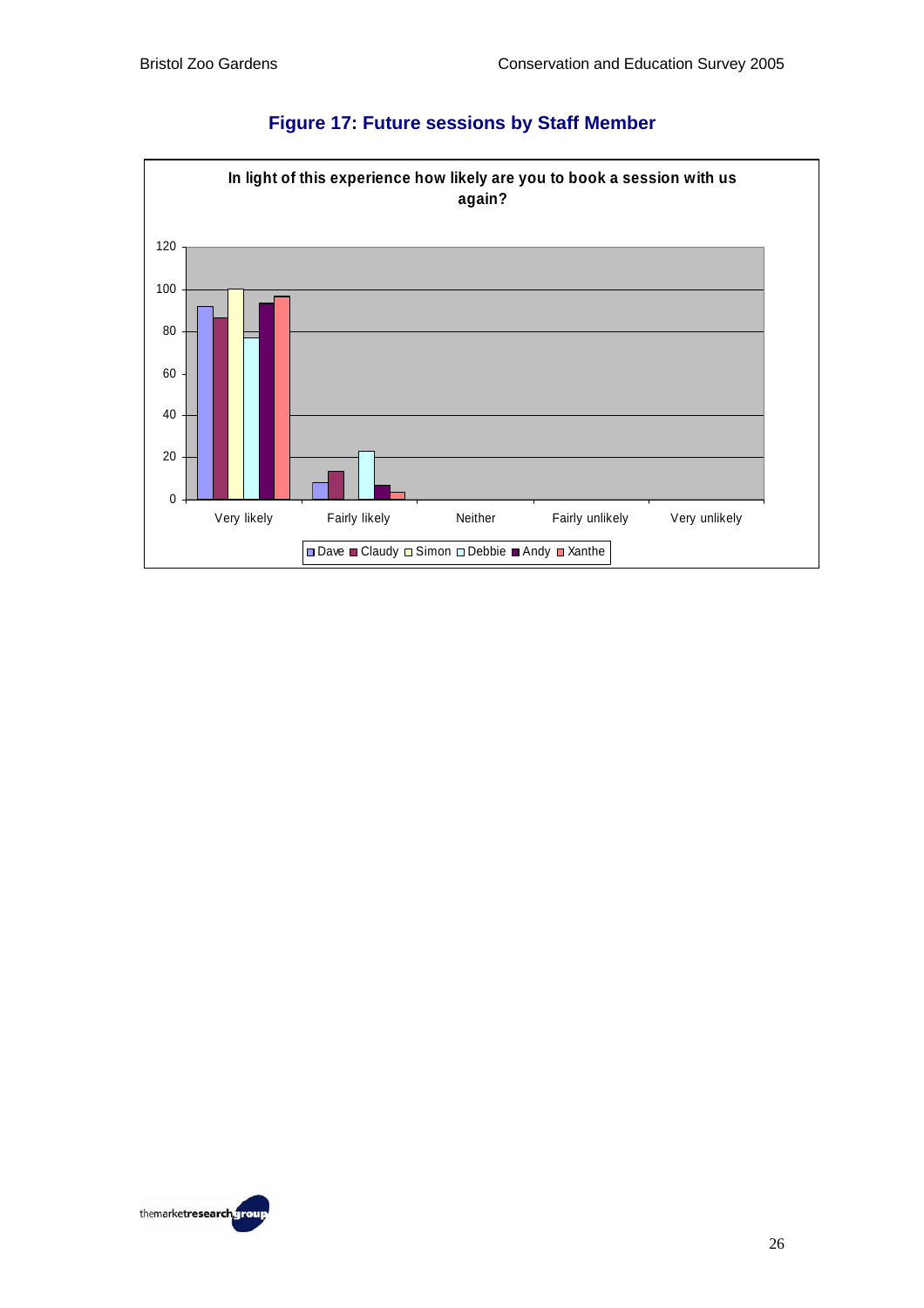*Booking sessions:* Xanthe had the highest instance of visitors who would only bring a group to the Zoo if they could book a session (75%). The majority of respondents regardless of who took their session would only bring a group if they could book a session for them. *[Tab.19, Fig.18]* 

|                          | Table 19: Will you only bring a group to the Zoo if you can book a session for them? |             |      |               |     |              |               |         |     |         |               |                      |  |
|--------------------------|--------------------------------------------------------------------------------------|-------------|------|---------------|-----|--------------|---------------|---------|-----|---------|---------------|----------------------|--|
|                          |                                                                                      | <b>Dave</b> |      | <b>Claudy</b> |     | <b>Simon</b> | <b>Debbie</b> |         |     | Andy    | <b>Xanthe</b> |                      |  |
| <b>Base: All</b><br>(# ) |                                                                                      | Valid %     |      | Valid %       |     | Valid %      |               | Valid % |     | Valid % |               | <b>Valid</b><br>$\%$ |  |
| <b>Yes</b>               | 14                                                                                   | 58.3        | 16.0 | 72.7          | 2.0 | 66.7         | 17.0          | 63.0    | 8.0 | 57.1    | 24.0          | 75.0                 |  |
| <b>No</b>                | 10                                                                                   | 41.7        | 6.0  | 27.3          | 1.0 | 33.3         | 10.0          | 37.0    | 6.0 | 42.9    | 8.0           | 25.0                 |  |
| <b>Total</b>             | 24                                                                                   | 100.0       | 22   | 100.0         | 3   | 100.0        | 27            | 100.0   | 14  | 100.0   | 32            | 100.0                |  |

#### **Figure 18: Booking future sessions**



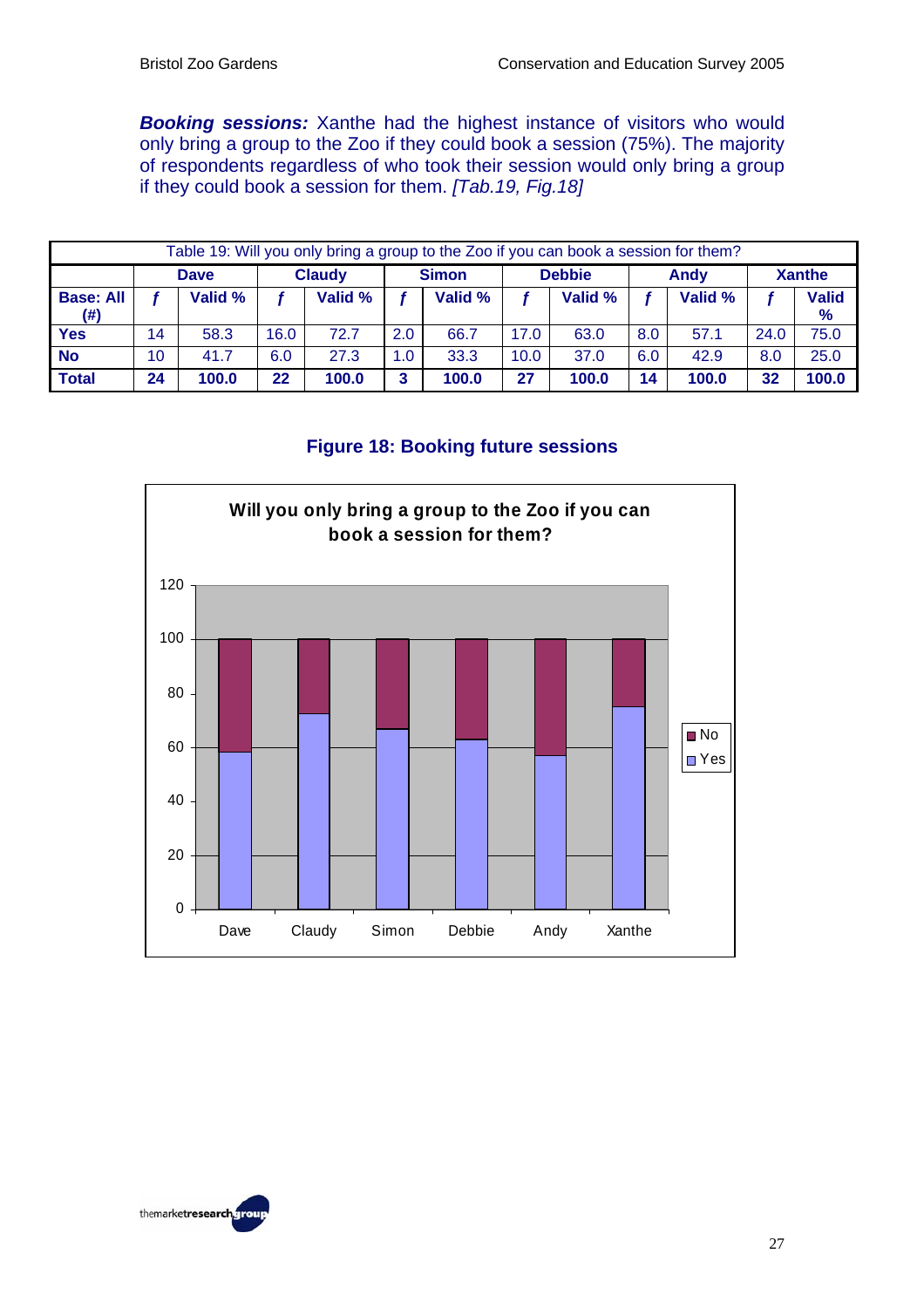#### **2.3. National Curriculum Requirements**

The majority of Claudy's (57%) and Xanthe's (53%) groups felt that their session helped meet the national curriculum requirements for science. Simon received the highest amount of responses for satisfying the national curriculum requirement for geography. *[Tab.20, Fig.19]*

|                         | Table 20: Did your session help meet the National Curriculum requirements? |                      |      |                      |              |       |               |                      |      |               |      |                      |  |  |
|-------------------------|----------------------------------------------------------------------------|----------------------|------|----------------------|--------------|-------|---------------|----------------------|------|---------------|------|----------------------|--|--|
|                         | <b>Claudy</b><br><b>Dave</b>                                               |                      |      |                      | <b>Simon</b> |       | <b>Debbie</b> |                      | Andy | <b>Xanthe</b> |      |                      |  |  |
| <b>Base: All</b><br>(#) |                                                                            | <b>Valid</b><br>$\%$ |      | <b>Valid</b><br>$\%$ | Valid %      |       |               | <b>Valid</b><br>$\%$ |      | Valid<br>%    |      | <b>Valid</b><br>$\%$ |  |  |
| <b>Science</b>          | 13                                                                         | 39.4                 | 13.0 | 56.5                 | 4.0          | 44.4  | 16.0          | 42.1                 | 9.0  | 45.0          | 16.0 | 53.3                 |  |  |
| Art                     | $\Omega$                                                                   | 0.0                  | 0.0  | 0.0                  | 0.0          | 0.0   | 3.0           | 7.9                  | 4.0  | 20.0          | 2.0  | 6.7                  |  |  |
| <b>English</b>          | 4                                                                          | 12.1                 | 3.0  | 13.0                 | 1.0          | 11.1  | 4.0           | 10.5                 | 2.0  | 10.0          | 3.0  | 10.0                 |  |  |
| Geography               | 2                                                                          | 6.1                  | 2.0  | 8.7                  | 3.0          | 33.3  | 7.0           | 18.4                 | 1.0  | 5.0           | 6.0  | 20.0                 |  |  |
| <b>Maths</b>            |                                                                            | 3.0                  | 0.0  | 0.0                  | 0.0          | 0.0   | 1.0           | 2.6                  | 2.0  | 10.0          | 1.0  | 3.3                  |  |  |
| <b>Other</b>            | 13                                                                         | 39.4                 | 5.0  | 21.7                 | 1.0          | 11.1  | 7.0           | 18.4                 | 2.0  | 10.0          | 2.0  | 6.7                  |  |  |
| <b>Total</b>            | 33                                                                         | 100.0                | 23   | 100.0                | 9            | 100.0 | 38            | 100.0                | 20   | 100.0         | 30   | 100.0                |  |  |

#### **Figure 19: National Curriculum Requirements**



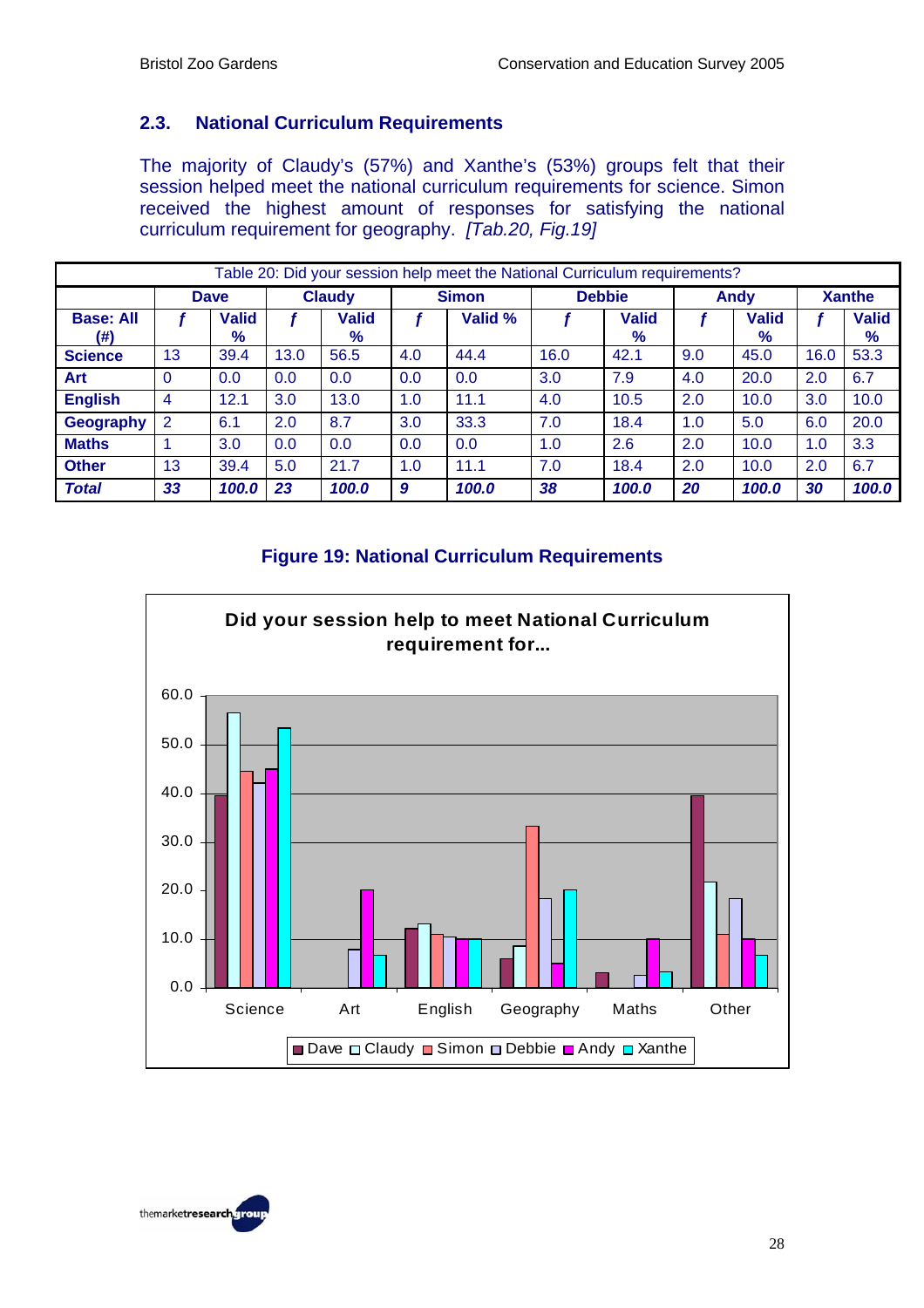## **2.4. Satisfaction**

*Session Content:* The majority of Simons' groups gave the session content an excellent rating (60%). The most frequent response for all staff members was an excellent rating (10 out of 10). *[Tab.21, Fig.20]*

|                     |                |                   |     |               |     |              |     | Table 21: Please give us marks out of 10 for the following: Session Content |     |                   |      |                               |
|---------------------|----------------|-------------------|-----|---------------|-----|--------------|-----|-----------------------------------------------------------------------------|-----|-------------------|------|-------------------------------|
|                     |                | <b>Dave</b>       |     | <b>Claudy</b> |     | <b>Simon</b> |     | <b>Debbie</b>                                                               |     | <b>Andy</b>       |      | <b>Xanthe</b>                 |
|                     | f              | <b>Valid</b><br>% | f   | Valid %       | f   | Valid %      |     | Valid %                                                                     |     | <b>Valid</b><br>% | f    | <b>Valid</b><br>$\frac{9}{6}$ |
| $\mathbf 0$         | $\Omega$       | 0.0               | 0.0 | 0.0           | 0.0 | 0.0          | 0.0 | 0.0                                                                         | 0.0 | 0.0               | 0.0  | 0.0                           |
| $\overline{1}$      | $\Omega$       | 0.0               | 0.0 | 0.0           | 0.0 | 0.0          | 0.0 | 0.0                                                                         | 0.0 | 0.0               | 0.0  | 0.0                           |
| $\mathbf{2}$        | $\Omega$       | 0.0               | 0.0 | 0.0           | 0.0 | 0.0          | 0.0 | 0.0                                                                         | 0.0 | 0.0               | 0.0  | 0.0                           |
| 3                   | $\Omega$       | 0.0               | 0.0 | 0.0           | 0.0 | 0.0          | 0.0 | 0.0                                                                         | 0.0 | 0.0               | 0.0  | 0.0                           |
| $\overline{\bf{4}}$ | 1              | 3.8               | 0.0 | 0.0           | 0.0 | 0.0          | 0.0 | 0.0                                                                         | 0.0 | 0.0               | 0.0  | 0.0                           |
| 5                   | $\Omega$       | 0.0               | 0.0 | 0.0           | 0.0 | 0.0          | 1.0 | 3.7                                                                         | 0.0 | 0.0               | 0.0  | 0.0                           |
| 6                   | $\Omega$       | 0.0               | 1.0 | 4.5           | 0.0 | 0.0          | 2.0 | 7.4                                                                         | 0.0 | 0.0               | 0.0  | 0.0                           |
| 7                   | $\overline{2}$ | 7.7               | 0.0 | 0.0           | 0.0 | 0.0          | 4.0 | 14.8                                                                        | 1.0 | 6.7               | 2.0  | 6.3                           |
| 8                   | 6              | 23.1              | 5.0 | 22.7          | 1.0 | 20.0         | 8.0 | 29.6                                                                        | 3.0 | 20.0              | 8.0  | 25.0                          |
| 9                   | $\overline{7}$ | 26.9              | 8.0 | 36.4          | 1.0 | 20.0         | 4.0 | 14.8                                                                        | 5.0 | 33.3              | 9.0  | 28.1                          |
| 10                  | 10             | 38.5              | 8.0 | 36.4          | 3.0 | 60.0         | 8.0 | 29.6                                                                        | 6.0 | 40.0              | 13.0 | 40.6                          |
| <b>Total</b>        | 26             | 100.0             | 22  | 100.0         | 5   | 100.0        | 27  | 100.0                                                                       | 15  | 100.0             | 32   | 100.0                         |
| <b>Average</b>      |                | 8.8               |     | 9             |     | 9.4          |     | 8.3                                                                         |     | 9.1               |      | 9.0                           |

### **Figure 20: Session Content**



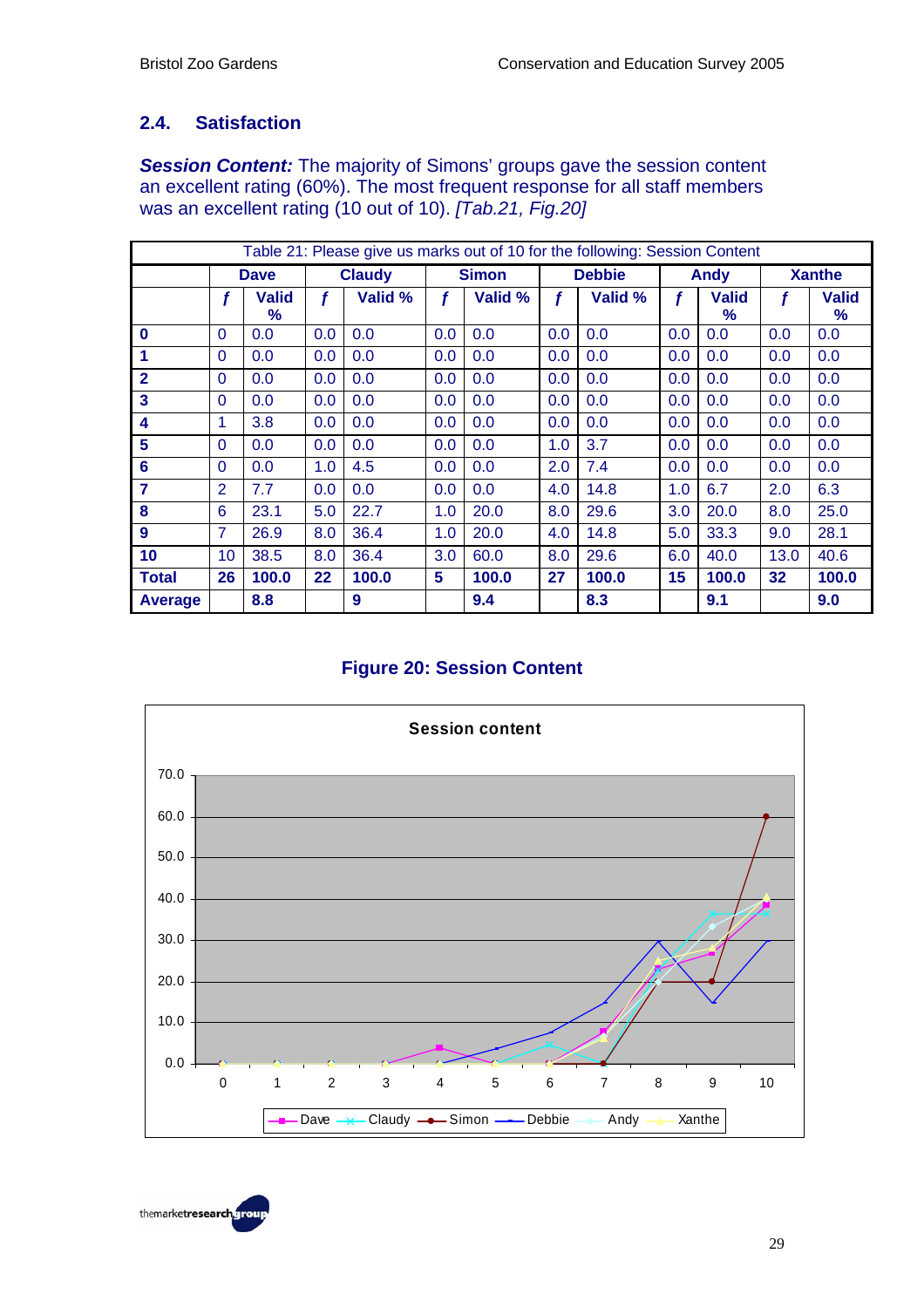**Presentation:** The majority of Claudys' groups (55%), Simons' groups (80%) and Andys' groups (60%) deemed the presentation as excellent (10 out of 10), this was also the most frequent response for all other staff members. *[Tab.22, Fig.21]*

|                         |              |                      |      | Table 22: Please give us marks out of 10 for the following: Presentation |     |              |     |               |     |                   |      |                   |
|-------------------------|--------------|----------------------|------|--------------------------------------------------------------------------|-----|--------------|-----|---------------|-----|-------------------|------|-------------------|
|                         |              | <b>Dave</b>          |      | <b>Claudy</b>                                                            |     | <b>Simon</b> |     | <b>Debbie</b> |     | Andy              |      | <b>Xanthe</b>     |
|                         |              | <b>Valid</b><br>$\%$ | f    | Valid %                                                                  | f   | Valid %      | f   | Valid %       | f   | <b>Valid</b><br>℅ |      | <b>Valid</b><br>% |
| $\bf{0}$                | $\Omega$     | 0.0                  | 0.0  | 0.0                                                                      | 0.0 | 0.0          | 0.0 | 0.0           | 0.0 | 0.0               | 0.0  | 0.0               |
| 1                       | 0            | 0.0                  | 0.0  | 0.0                                                                      | 0.0 | 0.0          | 0.0 | 0.0           | 0.0 | 0.0               | 0.0  | 0.0               |
| $\overline{2}$          | 0            | 0.0                  | 0.0  | 0.0                                                                      | 0.0 | 0.0          | 0.0 | 0.0           | 0.0 | 0.0               | 0.0  | 0.0               |
| 3                       | 0            | 0.0                  | 0.0  | 0.0                                                                      | 0.0 | 0.0          | 0.0 | 0.0           | 0.0 | 0.0               | 0.0  | 0.0               |
| $\overline{\mathbf{4}}$ | $\mathbf{0}$ | 0.0                  | 0.0  | 0.0                                                                      | 0.0 | 0.0          | 1.0 | 3.6           | 0.0 | 0.0               | 0.0  | 0.0               |
| 5                       | 0            | 0.0                  | 0.0  | 0.0                                                                      | 0.0 | 0.0          | 1.0 | 3.6           | 0.0 | 0.0               | 0.0  | 0.0               |
| $6\phantom{1}6$         | $\mathbf 0$  | 0.0                  | 1.0  | 4.5                                                                      | 0.0 | 0.0          | 1.0 | 3.6           | 0.0 | 0.0               | 0.0  | 0.0               |
| 7                       | 1.0          | 3.8                  | 0.0  | 0.0                                                                      | 0.0 | 0.0          | 4.0 | 14.3          | 1.0 | 6.7               | 1.0  | 3.2               |
| 8                       | 6.0          | 23.1                 | 3.0  | 13.6                                                                     | 0.0 | 0.0          | 5.0 | 17.9          | 1.0 | 6.7               | 10.0 | 32.3              |
| 9                       | 8.0          | 30.8                 | 6.0  | 27.3                                                                     | 1.0 | 20.0         | 7.0 | 25.0          | 4.0 | 26.7              | 5.0  | 16.1              |
| 10                      | 11.0         | 42.3                 | 12.0 | 54.5                                                                     | 4.0 | 80.0         | 9.0 | 32.1          | 9.0 | 60.0              | 15.0 | 48.4              |
| <b>Total</b>            | 26           | 100.0                | 22   | 100.0                                                                    | 5   | 100.0        | 28  | 100.0         | 15  | 100.0             | 31   | 100.0             |
| Average                 |              | 9.1                  |      | 9.3                                                                      |     | 9.8          |     | 8.4           |     | 9.4               |      | 9.1               |

#### **Figure 21: Presentation**



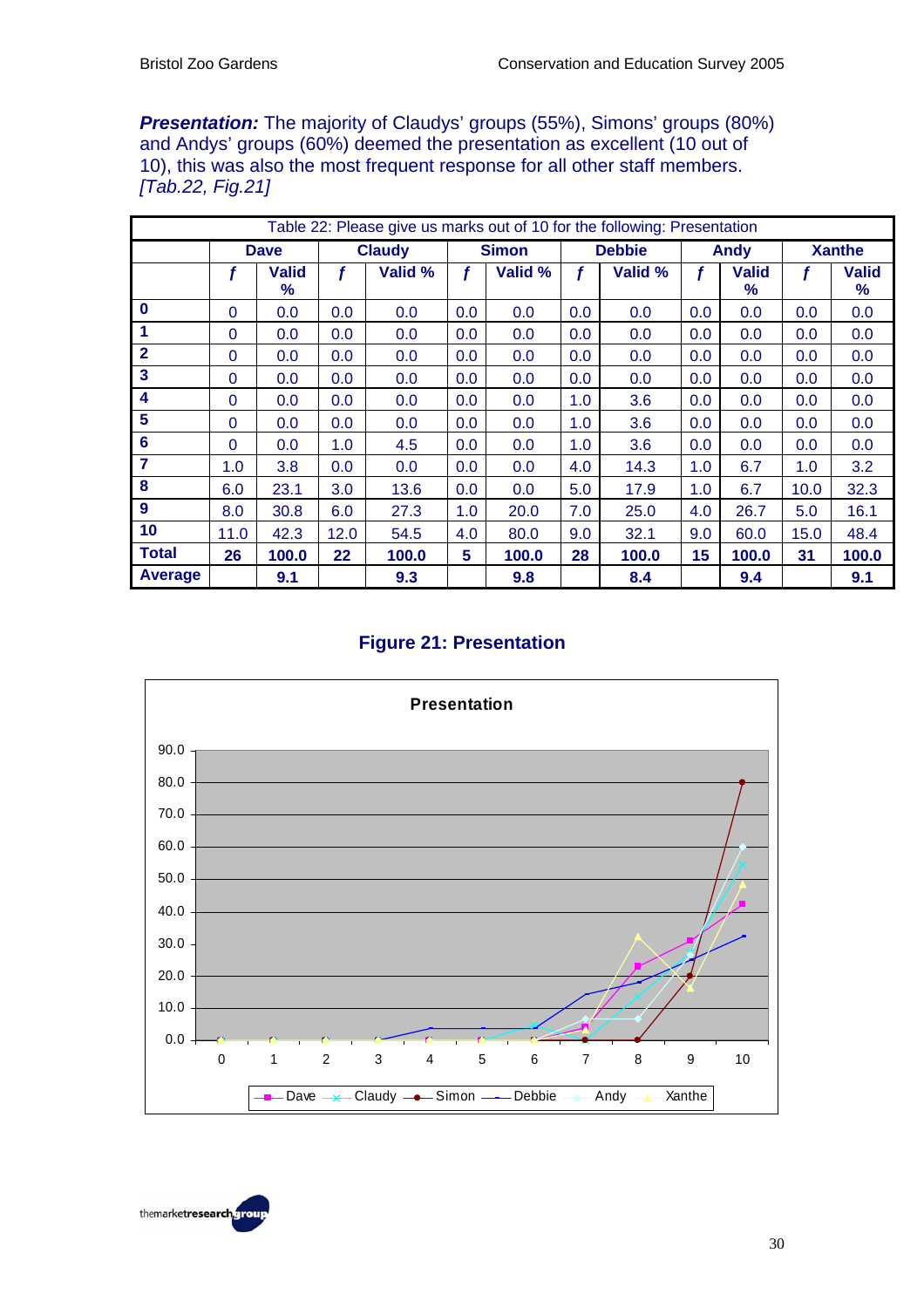### **2.5. Length and Level of Session**

*Length of Session:* The majority of respondents for all members of staff felt that the length of the session was about right. *[Tab.23, Fig.22]*

|                      |             |                      |               |               |     |                      |               | Table23: Please rate the length and level of the session - Length |      |                   |               |                      |
|----------------------|-------------|----------------------|---------------|---------------|-----|----------------------|---------------|-------------------------------------------------------------------|------|-------------------|---------------|----------------------|
|                      | <b>Dave</b> |                      | <b>Claudy</b> |               |     | <b>Simon</b>         | <b>Debbie</b> |                                                                   |      | <b>Andy</b>       | <b>Xanthe</b> |                      |
| Base: All (#)        |             | <b>Valid</b><br>$\%$ |               | Valid<br>$\%$ |     | <b>Valid</b><br>$\%$ |               | <b>Valid</b><br>$\%$                                              |      | <b>Valid</b><br>% |               | <b>Valid</b><br>$\%$ |
| <b>Far too Long</b>  | $\Omega$    | 0.0                  | 1.0           | 4.5           | 0.0 | 0.0                  | 0.0           | 0.0                                                               | 0.0  | 0.0               | 0.0           | 0.0                  |
| <b>Too long</b>      |             | 3.8                  | 0.0           | 0.0           | 0.0 | 0.0                  | 6.0           | 22.2                                                              | 0.0  | 0.0               | 3.0           | 9.4                  |
| <b>About right</b>   | 24          | 92.3                 | 18.0          | 81.8          | 5.0 | 100.0                | 17.0          | 63.0                                                              | 15.0 | 100.0             | 29.0          | 90.6                 |
| <b>Too Short</b>     |             | 3.8                  | 3.0           | 13.6          | 0.0 | 0.0                  | 4.0           | 14.8                                                              | 0.0  | 0.0               | 0.0           | 0.0                  |
| <b>Far Too Short</b> | $\Omega$    | 0.0                  | 0.0           | 0.0           | 0.0 | 0.0                  | 0.0           | 0.0                                                               | 0.0  | 0.0               | 0.0           | 0.0                  |
| <b>Total</b>         | 26          | 100.0                | 22            | 100.0         | 5   | 100.0                | 27            | 100.0                                                             | 15   | 100.0             | 32            | 100.0                |

#### **Figure 22: Length of Session**



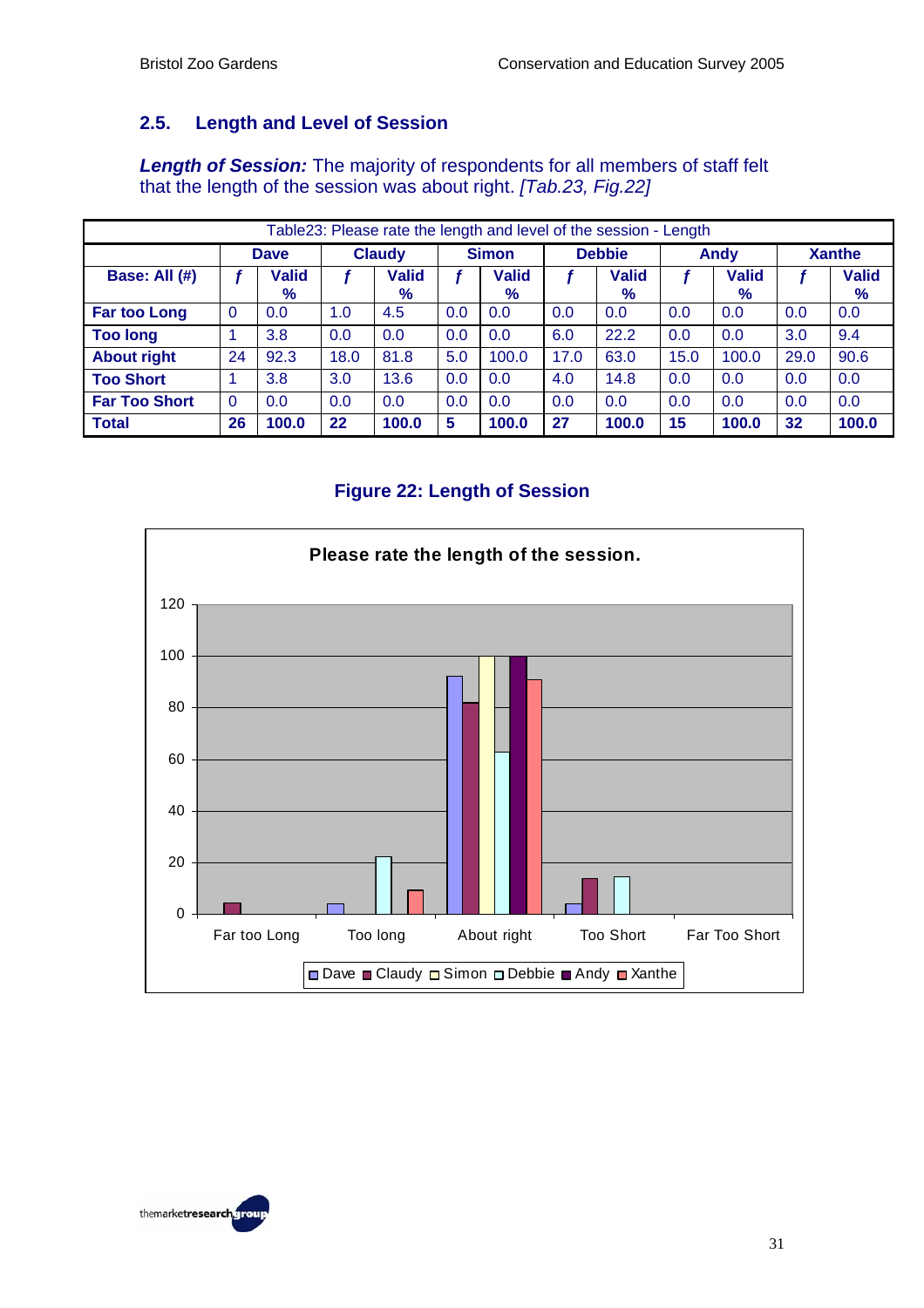#### *Level of Session:* The majority of respondents for all members of staff felt that the level of the session was about right. *[Tab.24, Fig.23]*

| Table24: Please rate the length and level of the session - Level |             |                      |               |               |              |                      |               |                      |      |                   |               |                      |
|------------------------------------------------------------------|-------------|----------------------|---------------|---------------|--------------|----------------------|---------------|----------------------|------|-------------------|---------------|----------------------|
|                                                                  | <b>Dave</b> |                      | <b>Claudy</b> |               | <b>Simon</b> |                      | <b>Debbie</b> |                      | Andy |                   | <b>Xanthe</b> |                      |
| Base: All (#)                                                    |             | <b>Valid</b><br>$\%$ |               | Valid<br>$\%$ |              | <b>Valid</b><br>$\%$ |               | <b>Valid</b><br>$\%$ |      | <b>Valid</b><br>% |               | <b>Valid</b><br>$\%$ |
| <b>Far too Long</b>                                              | $\Omega$    | 0.0                  | 0.0           | 0.0           | 0.0          | 0.0                  | 0.0           | 0.0                  | 0.0  | 0.0               | 0.0           | 0.0                  |
| <b>Too long</b>                                                  | 0           | 0.0                  | 0.0           | 0.0           | 0.0          | 0.0                  | 2.0           | 7.4                  | 0.0  | 0.0               | 0.0           | 0.0                  |
| <b>About right</b>                                               | 25          | 100.0                | 21.0          | 100.0         | 5.0          | 100.0                | 25.0          | 92.6                 | 15.0 | 100.0             | 31.0          | 100.0                |
| <b>Too Short</b>                                                 | 0           | 0.0                  | 0.0           | 0.0           | 0.0          | 0.0                  | 0.0           | 0.0                  | 0.0  | 0.0               | 0.0           | 0.0                  |
| <b>Far Too Short</b>                                             | $\Omega$    | 0.0                  | 0.0           | 0.0           | 0.0          | 0.0                  | 0.0           | 0.0                  | 0.0  | 0.0               | 0.0           | 0.0                  |
| <b>Total</b>                                                     | 25          | 100.0                | 21            | 100.0         | 5            | 100.0                | 27            | 100.0                | 15   | 100.0             | 31            | 100.0                |

### **Figure 23: Level of Session**



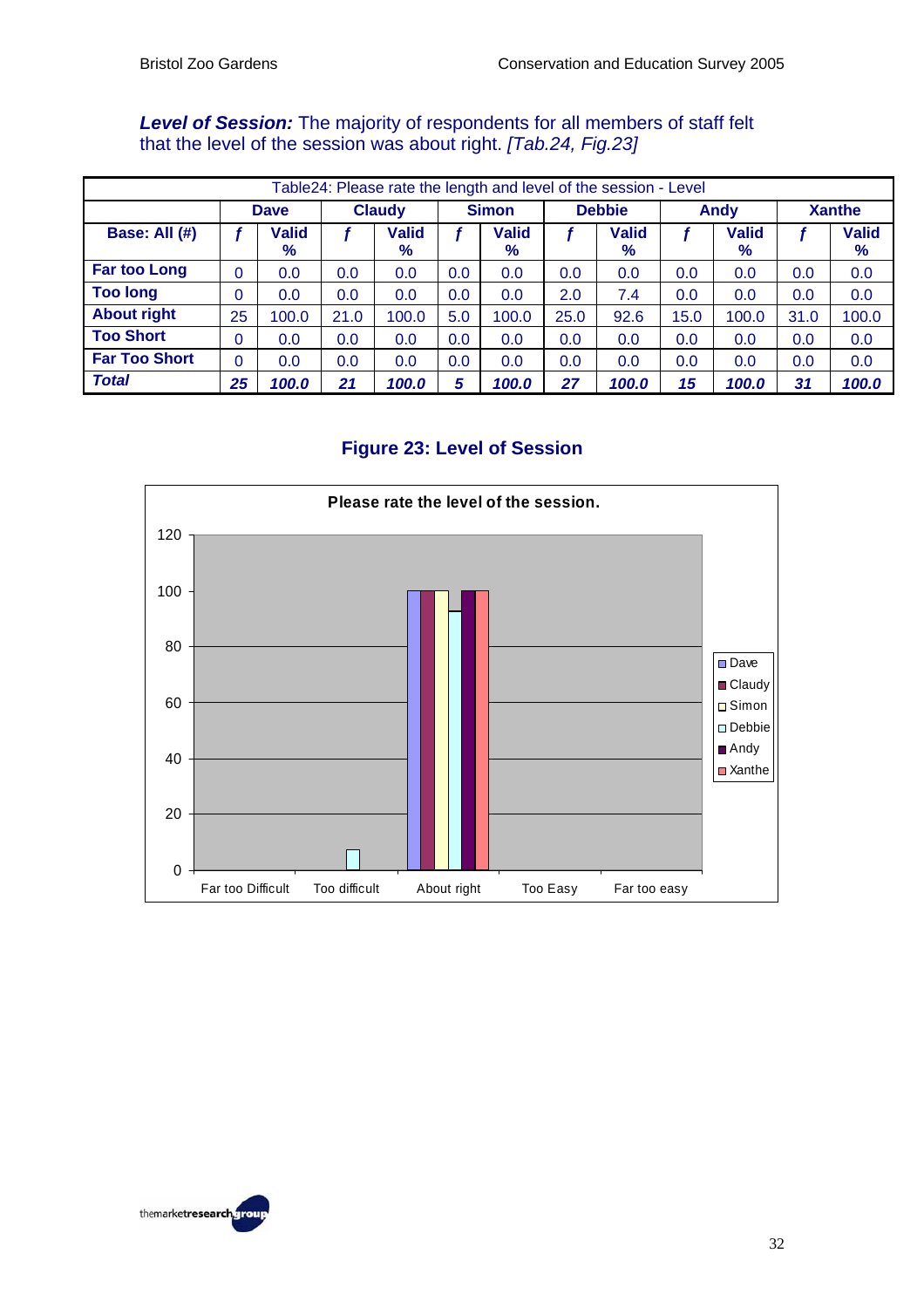#### **2.6. Conservation**

| Table 25: Conservation work within the Zoo * Who took the session? |              |                      |               |                   |              |                   |               |                   |      |                      |               |                   |
|--------------------------------------------------------------------|--------------|----------------------|---------------|-------------------|--------------|-------------------|---------------|-------------------|------|----------------------|---------------|-------------------|
|                                                                    | <b>Dave</b>  |                      | <b>Claudy</b> |                   | <b>Simon</b> |                   | <b>Debbie</b> |                   | Andy |                      | <b>Xanthe</b> |                   |
| Base: All (#)                                                      |              | <b>Valid</b><br>$\%$ |               | <b>Valid</b><br>% |              | <b>Valid</b><br>% |               | <b>Valid</b><br>% |      | <b>Valid</b><br>$\%$ |               | <b>Valid</b><br>% |
| <b>Very Well</b>                                                   | 10           | 40.0                 | 11.0          | 52.4              | 4.0          | 80.0              | 12.0          | 60.0              | 11.0 | 78.6                 | 17.0          | 56.7              |
| <b>Fairly well</b>                                                 | 15           | 60.0                 | 9.0           | 42.9              | 1.0          | 20.0              | 6.0           | 30.0              | 3.0  | 21.4                 | 11.0          | 36.7              |
| Average                                                            | 0            | 0.0                  | 1.0           | 4.8               | 0.0          | 0.0               | 2.0           | 10.0              | 0.0  | 0.0                  | 2.0           | 6.7               |
| <b>Fairly badly</b>                                                | $\Omega$     | 0.0                  | 0.0           | 0.0               | 0.0          | 0.0               | 0.0           | 0.0               | 0.0  | 0.0                  | 0.0           | 0.0               |
| <b>Very badly</b>                                                  | $\mathbf{0}$ | 0.0                  | 0.0           | 0.0               | 0.0          | 0.0               | 0.0           | 0.0               | 0.0  | 0.0                  | 0.0           | 0.0               |
| <b>Total</b>                                                       | 25           | 100.0                | 21            | 100.0             | 5            | 100.0             | 20            | 100.0             | 14   | 100.0                | 30            | 100.0             |

#### *Conservation work within the Zoo:*

## **Figure 24: Conservation within the Zoo**



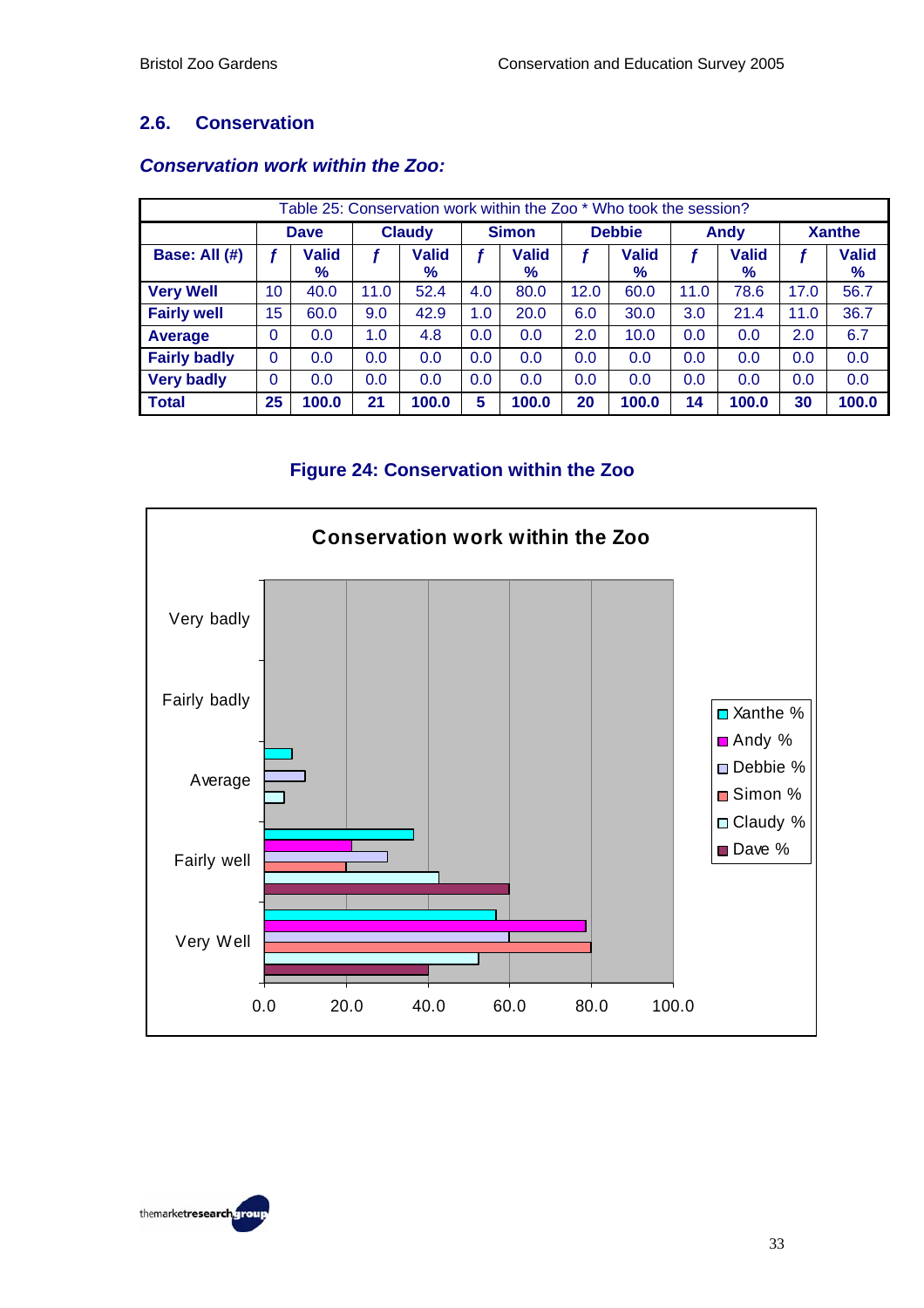| Table 26: Conservation work in the field* Who took the session? |             |                      |        |                   |              |                      |               |                      |      |                      |               |                   |  |
|-----------------------------------------------------------------|-------------|----------------------|--------|-------------------|--------------|----------------------|---------------|----------------------|------|----------------------|---------------|-------------------|--|
|                                                                 | <b>Dave</b> |                      | Claudy |                   | <b>Simon</b> |                      | <b>Debbie</b> |                      | Andy |                      | <b>Xanthe</b> |                   |  |
| Base: All (#)                                                   |             | <b>Valid</b><br>$\%$ |        | <b>Valid</b><br>% |              | <b>Valid</b><br>$\%$ |               | <b>Valid</b><br>$\%$ |      | <b>Valid</b><br>$\%$ |               | <b>Valid</b><br>% |  |
| <b>Very Well</b>                                                | 8           | 36.4                 | 6.0    | 30.0              | 2.0          | 66.7                 | 9.0           | 64.3                 | 11.0 | 78.6                 | 10.0          | 43.5              |  |
| <b>Fairly well</b>                                              | 13          | 59.1                 | 13.0   | 65.0              | 1.0          | 33.3                 | 4.0           | 28.6                 | 3.0  | 21.4                 | 10.0          | 43.5              |  |
| Average                                                         |             | 4.5                  | 1.0    | 5.0               | 0.0          | 0.0                  | 1.0           | 7.1                  | 0.0  | 0.0                  | 3.0           | 13.0              |  |
| <b>Fairly badly</b>                                             | $\Omega$    | 0.0                  | 0.0    | 0.0               | 0.0          | 0.0                  | 0.0           | 0.0                  | 0.0  | 0.0                  | 0.0           | 0.0               |  |
| <b>Very badly</b>                                               | 0           | 0.0                  | 0.0    | 0.0               | 0.0          | 0.0                  | 0.0           | 0.0                  | 0.0  | 0.0                  | 0.0           | 0.0               |  |
| <b>Total</b>                                                    | 22          | 100.0                | 20     | 100.0             | 3            | 100.0                | 14            | 100.0                | 14   | 100.0                | 23            | 100.0             |  |

#### *Conservation work in the field:*

#### **Figure 25: Conservation work in the field**



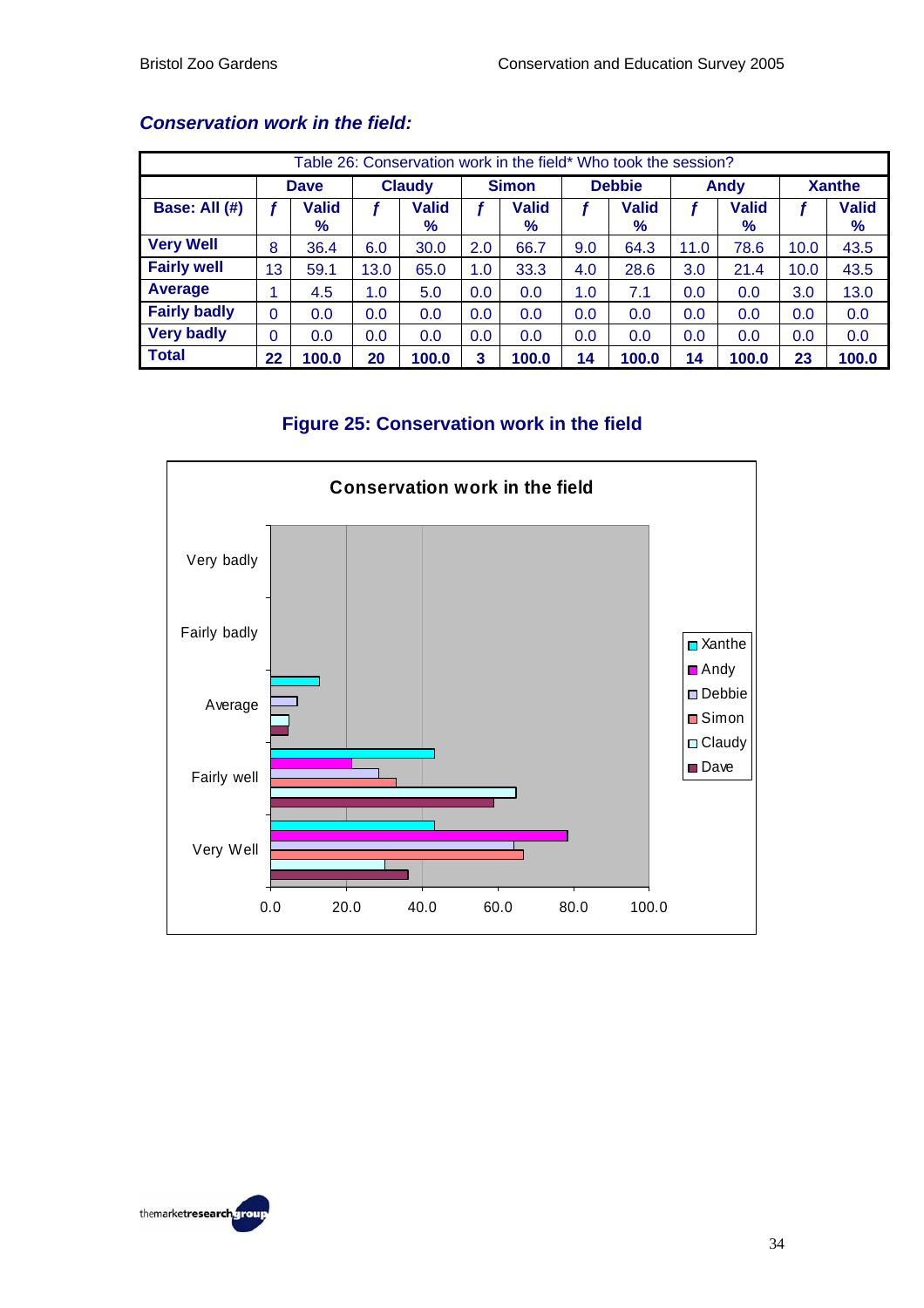| Table 27: Conservation Education* Who took the session? |             |                      |               |                   |              |                      |               |                      |             |                      |               |                      |  |
|---------------------------------------------------------|-------------|----------------------|---------------|-------------------|--------------|----------------------|---------------|----------------------|-------------|----------------------|---------------|----------------------|--|
|                                                         | <b>Dave</b> |                      | <b>Claudy</b> |                   | <b>Simon</b> |                      | <b>Debbie</b> |                      | <b>Andy</b> |                      | <b>Xanthe</b> |                      |  |
| Base: All (#)                                           |             | <b>Valid</b><br>$\%$ |               | <b>Valid</b><br>% |              | <b>Valid</b><br>$\%$ |               | <b>Valid</b><br>$\%$ |             | <b>Valid</b><br>$\%$ |               | <b>Valid</b><br>$\%$ |  |
| <b>Very Well</b>                                        | 13          | 52.0                 | 9.0           | 42.9              | 5.0          | 100.0                | 14.0          | 60.9                 | 12.0        | 80.0                 | 18.0          | 60.0                 |  |
| <b>Fairly well</b>                                      | 12          | 48.0                 | 12.0          | 57.1              | 0.0          | 0.0                  | 8.0           | 34.8                 | 3.0         | 20.0                 | 11.0          | 36.7                 |  |
| Average                                                 | 0           | 0.0                  | 0.0           | 0.0               | 0.0          | 0.0                  | 1.0           | 4.3                  | 0.0         | 0.0                  | 1.0           | 3.3                  |  |
| <b>Fairly badly</b>                                     | 0           | 0.0                  | 0.0           | 0.0               | 0.0          | 0.0                  | 0.0           | 0.0                  | 0.0         | 0.0                  | 0.0           | 0.0                  |  |
| <b>Very badly</b>                                       | 0           | 0.0                  | 0.0           | 0.0               | 0.0          | 0.0                  | 0.0           | 0.0                  | 0.0         | 0.0                  | 0.0           | 0.0                  |  |
| <b>Total</b>                                            | 25          | 100.0                | 21            | 100.0             | 5            | 100.0                | 23            | 100.0                | 15          | 100.0                | 30            | 100.0                |  |

## *Conservation Education:*

## **Figure 24: Conservation Education**